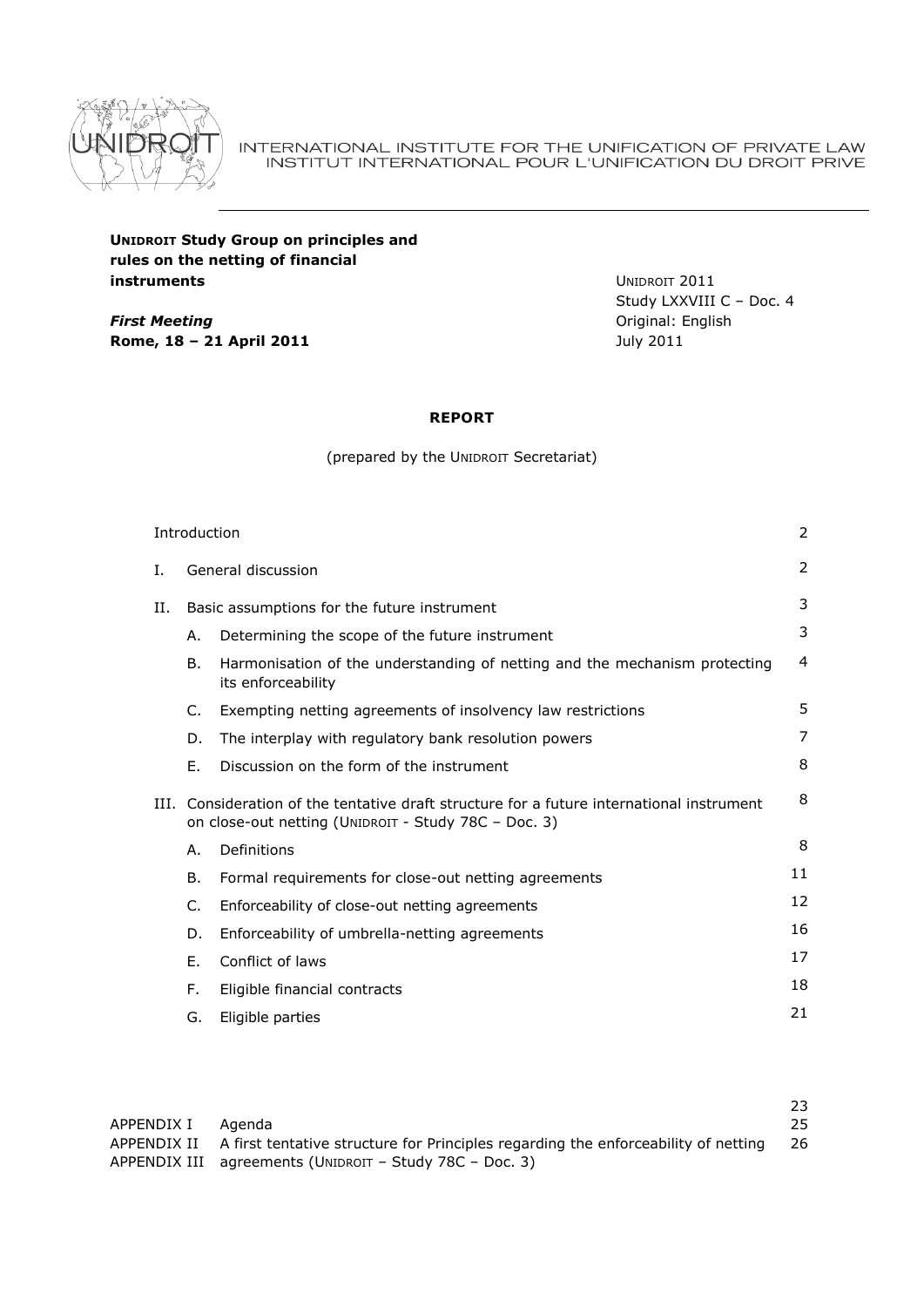## <span id="page-1-0"></span>*Introduction*

1. The *Study Group on principles and rules on the netting of financial instruments* – set up pursuant to a decision taken by the UNIDROIT Governing Council at its 89<sup>th</sup> session, held in Rome from 10 to 12 May 2010<sup>1</sup> and endorsed by the General Assembly of the organization at its  $67<sup>th</sup>$ session held on 1 December 2010<sup>2</sup> - met in Rome at the seat of UNIDROIT from 18 to 21 April 2011.

2. The study group agreed to use as a basis for its deliberations a "Preliminary draft Report on the need for an international instrument on the enforceability of close-out netting in general and in the context of bank resolution" ("the Report"), which had been prepared for the UNIDROIT Secretariat by Mr. Philipp Paech*<sup>3</sup>* .

#### <span id="page-1-1"></span>*I. General discussion*

3. The Study Group began its deliberations with a general discussion on the desirability and feasibility of developing an international instrument on the enforceability of close-out netting. There was agreement that today"s fragmentation of the various national netting schemes might severely limit the effectiveness of close-out netting as a risk-mitigation tool in international financial markets. The financial crisis had once more shown the need for legal clarity and certainty for netting agreements. Hence, the participants of the Study Group agreed that there was a need for an international instrument to enhance the consistency and cross-recognition of the national netting schemes and to provide guidance on netting schemes for developing countries.

- 4. The Study Group also agreed upon a set of fundamental objectives of the project:
	- Netting should be available and enforceable in all financial markets.
	- The understanding of netting and the mechanism protecting its enforceability should be harmonised – if this was not completely possible, cross-recognition should be enhanced.
	- A clear and compatible conflict-of-law regime should be developed that ensured legal certainty and clarity.

5. The Study Group further addressed the issue of parallel legislative activities in various States and international fora. It envisaged to interact with the *European Commission* and the *Crossborder Bank Resolution Group* (*CBRG*) of the Basel Committee in different communicating phases. For the time being, communication should take place through participants who are engaged in both fora.

6. Conflict-of-laws issues should be examined in cooperation with a sub-group of the *Hague Conference* that might be set up for that purpose. UNIDROIT and the *Hague Conference* should reach out to their respective constituencies to determine how to formalise any future cooperation according to the proceedings of the organisations.

<sup>&</sup>lt;sup>1</sup> [http://www.unidroit.org/english/documents/2010/cd89-conclusions-e.pdf.](http://www.unidroit.org/english/documents/2010/cd89-conclusions-e.pdf)

<sup>2</sup> [http://www.unidroit.org/english/documents/2010/ag67-09rev-e.pdf.](http://www.unidroit.org/english/documents/2010/ag67-09rev-e.pdf)

<sup>&</sup>lt;sup>3</sup> Preliminary draft Report on the need for an international instrument on the enforceability of close-out netting in general and in the context of bank resolution, prepared by Dr. Philipp Paech, London School of Economics and Political Science. The Report can be [\(http://www.unidroit.org/english/documents/2011/study78c/s-78c-](http://www.unidroit.org/english/documents/2011/study78c/s-78c-03-e.pdf)[03-e.pdf\)](http://www.unidroit.org/english/documents/2011/study78c/s-78c-03-e.pdf).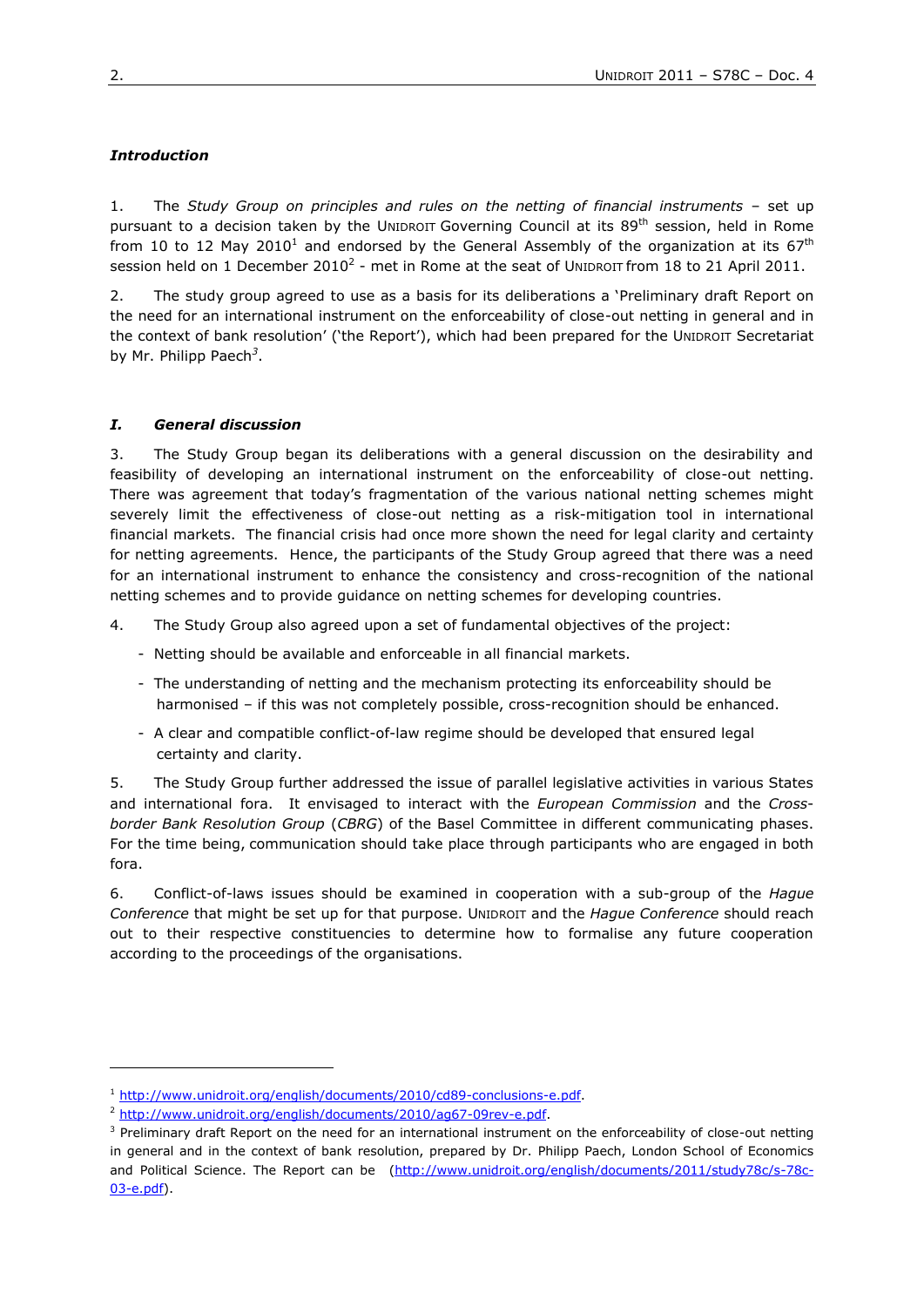#### <span id="page-2-1"></span><span id="page-2-0"></span>*II. Basic assumptions for the future instrument*

#### *A. Determining the scope of the future instrument*

7. The Study Group proceeded to consider the scope of the future instrument. It noted that different types of netting structures existed in practice: settlement netting in daily transactions, in payment systems and close-out netting, which was use as a means to mitigate risks. A high level of consensus was reached that settlement netting did not raise particular problems if close-out netting was enforceable in a jurisdiction. The Study Group agreed therefore to focus on close-out netting. It decided to clarify either in the preamble or the commentary to the future instrument that the limitation to close-out netting agreements was without prejudice to the protection of other forms of netting or other risk-mitigation techniques.

#### *1. CCP netting and multilateral netting*

8. The Study Group then moved to consider the treatment of multilateral netting in the future instrument. Some participants explained that cross-entity multilateral close-out netting – netting between entities that have not created mutuality of their obligations in a first step – was very rare in practice. They noted that most multilateral netting structures applied payment netting or novation netting (e.g. in trade compressions or foreign exchange settlement) but rarely close-out netting. Multilateral close-out netting raised considerable problems. Hence market participants would try to establish a bilateral relationships – sometimes even very artificial ones.

9. Against this background, some participants expressed the opinion that the Study Group should not address multilateral netting. They argued that it would be a very complex task to address pure cross-entity multilateral close-out netting and that it would not be worth the effort since multilateral close-out netting had little relevance. A proponent of this view conceded, however, that it might be helpful to set up a separate provision, which clarified that a close-out netting agreement could be part of a multilateral agreements. Another proponent stressed that the Study Group should also not address the creation of mutuality. He argued that creating mutuality was essentially a question of contract law.

10. Other participants felt that the issue of multilateral netting should be analysed in more detail and should be addressed in the future instrument. One participant explained that even in Central Counterparty (CCP) structures that created bilateral relations with each of the parties<sup>4</sup>, the transformation of multilateral into several bilateral relations brought about perfection issues. Some proponents of addressing multilateral netting cautioned against discriminating between different types of multilateral structures that existed in clearing and settlement arrangements today. They explained that a number of sometimes very significant set-ups existed which provided in their rulebooks that single net positions became due between each of the parties or towards the collectivity of the other participants. Those structures – especially with running accounts – gave rise to different legal issues which needed to be addressed.

#### **2. Collateral arrangements**

-

11. The Study Group considered whether the future instrument should protect collateral arrangements created in connection with the close-out netting agreement. It concluded that two aspects needed to be distinguished:

 $<sup>4</sup>$  The bilateral relationship is generally established by replacing the respective obligations between the parties</sup> with corresponding rights and obligations towards the CCP through novation.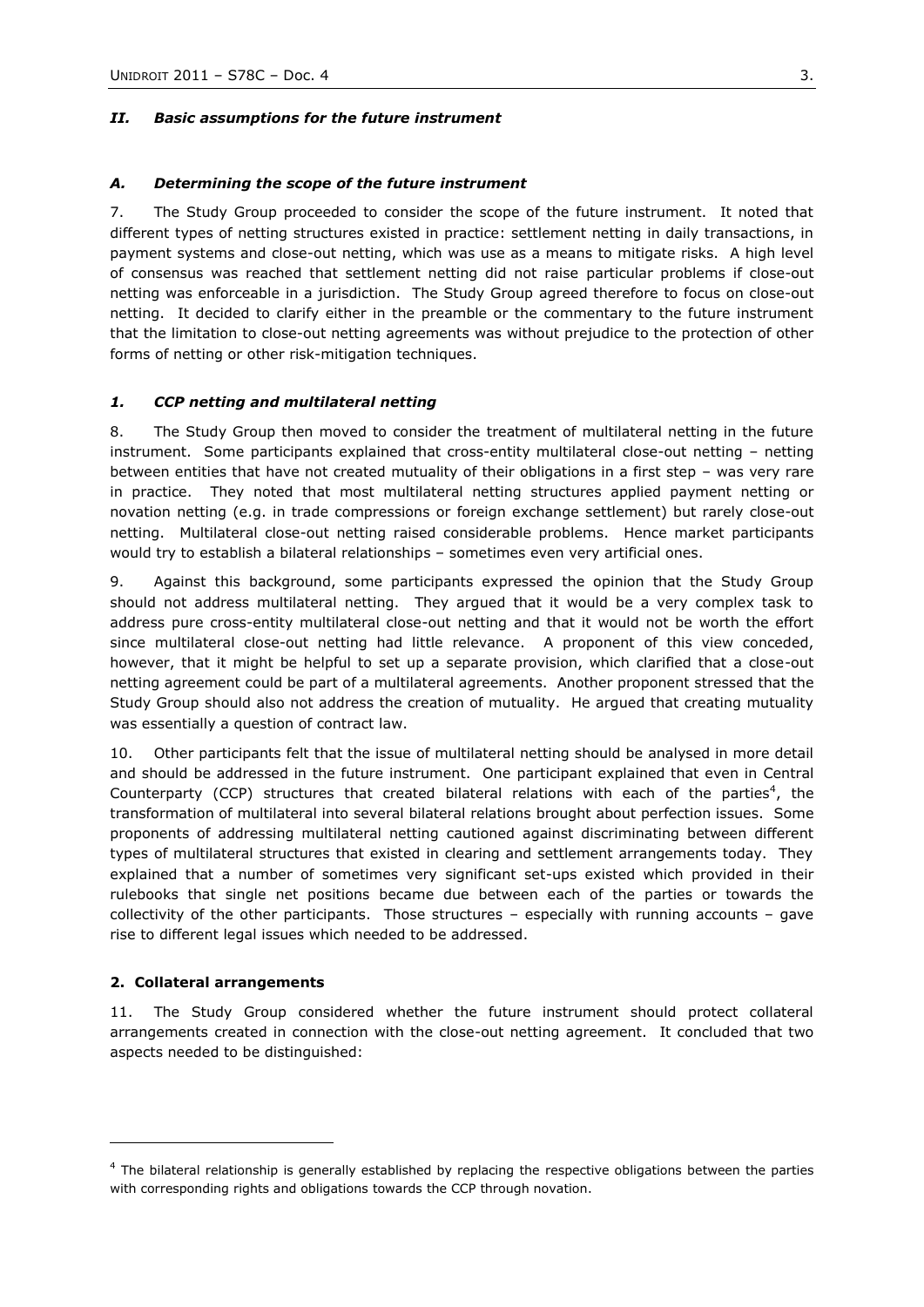(a) the process of closing-out the obligation to return equivalent collateral against the matching "secured" obligation under a title transfer collateral agreement and

(b) the true realisation of collateral.

12. The Study Group agreed that the obligation to redeliver collateral (a) could be netted under the close-out netting agreement. Several participants proposed to clarify in the definition of eligible obligations<sup>5</sup> that the term `obligation' included obligations arising out of a title transfer arrangements (i.e. valuating the contractual obligation in return for fungible securities).

13. Varying views were expressed on the question whether the instrument should address the realisation of collateral (b). Some participants supported addressing collateral arrangements in the future instrument. They explained that a title transfer mechanism was inherent in some financial contracts (e.g. repos, securities and stock borrowing transactions) but that there were differing market practices with respect to taking collateral for other transactions (e.g. swaps, foreign exchange or commodity contracts). The latter transactions were predominantly realised on the basis of title transfer in some markets, and based on pledge or security interest in others. The proponents of addressing collateral arrangements argued that the future instrument should not disadvantage one of the two different mechanisms destined to achieve the same results - taking collateral – over the other.

14. Many participants cautioned against addressing the realisation of true pledge collateral (b) in the future instrument. They maintained that legal and practical arguments outweighed the market argument raised by the countervailing opinion. The legal argument was that the legal mechanisms for realising a pledge and for close-out netting differed considerably. The practical arguments were that pronouncements on pledge could give rise to completely different policy debates and thus burden the project with unnecessary difficulty. In addition, many instruments already protected collateral arrangements – amongst others the Geneva Securities Convention<sup>6</sup>. The proponents of this view proposed to simply make a cross-reference to Chapter 5 of the Geneva Convention in the commentary of the instrument as guidance for those countries who might be interested.

## <span id="page-3-0"></span>*B. Harmonisation of the understanding of netting and the mechanism protecting its enforceability*

15. The Study Group noted that netting – initially an economic concept about settling the flow of claims on a net basis – had evolved to one of the most important risk-mitigation techniques. Netting had found varying translations into national laws in this process. Some jurisdictions applied the techniques of set-off and novation, some enacted particular netting statutes and some chose a non-comprehensive approach by disapplying certain provisions of the insolvency law to netting agreements. The Study Group further noted that also the notion and mechanisms of setoff varied greatly between jurisdictions.

16. To avoid misunderstandings based on pre-existent terminology, the Study Group agreed to take a functional approach defining netting in terms of its results. The Study Group realized that it had to bear in mind that the future instrument needed to be translated into the national legislative framework at a later stage. It might therefore need to evaluate different possibilities to integrate the functional elements of netting into the national legislation and propose changes to the national laws at a later stage

17. Based on the functional definition of netting proposed in the Report, the Study underscored the three characteristic elements of netting, namely:

 $5$  Cf. below (III.F.), p. 18 ff.

<sup>6</sup> UNIDROIT Convention on Substantive Rules for Intermediated Securities (Geneva, 2009). The text is available in The text is available in English and French (original language), Chinese and Russian (unofficial translations) under [http://www.unidroit.org/english/conventions/2009intermediatedsecurities/main.htm.](http://www.unidroit.org/english/conventions/2009intermediatedsecurities/main.htm)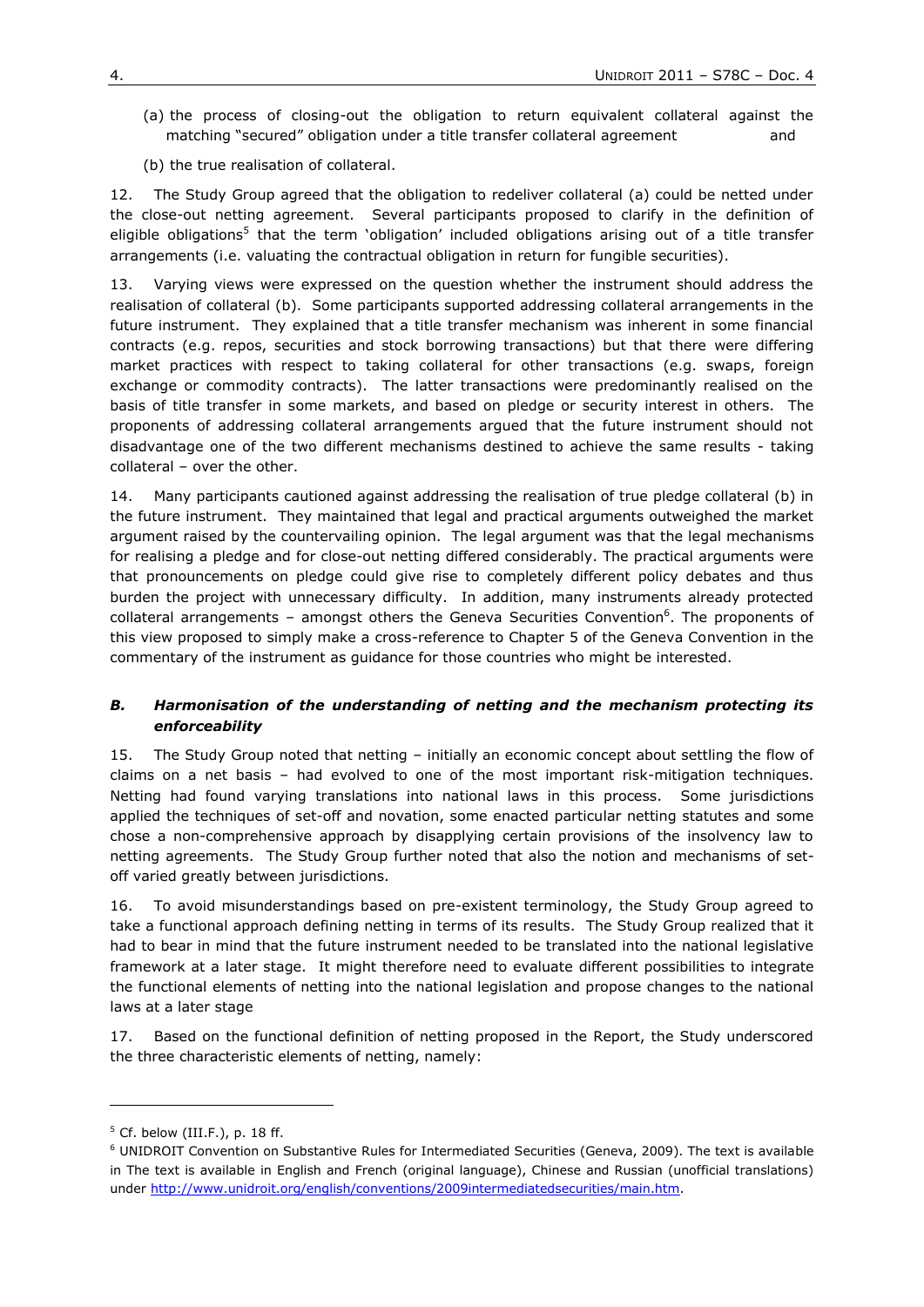#### 1.Termination/Acceleration

The financial contracts are terminated and accelerated so that the obligations fell due.

## 2.Valuation

-

Each contract is validated and evaluated.

#### 3.Aggregation/Determination of the net balance

The values are computed into a net sum that becomes the only obligation of the parties.

18. The Study Group agreed that each step could be achieved either by contractual or by statutory means. Contractual set-off was the most common approach and was included in securities lending agreements and in the ISDA context. One participant raised the question whether freedom of contract could be allowed with regard to all three steps. He wondered whether a netting agreement – thus a contract – could supersede statutory set-off provisions if set-off took place by an operation of law under certain jurisdictions.

19. One participant encouraged the Study Group to develop a functional definition for the first step of netting. He drew attention to the fact that the terms 'acceleration' and 'valuation' entailed different consequences. If the Study Group used the term "acceleration", it would imply that the underlying obligations fell due – and would therefore be available for set-off in some countries. If the Group decided to use the word "termination", it would entail that the obligations disappeared or were discharged and substituted by one single claim. He suggested that it was not necessary to use either term in the future instrument and proposed to formulate that outstanding obligations were "discharged/disappeared" or that "one claim arose" (through novation or set-off). Another participant cautioned the study group not to focus too much on due and non-due obligations.

20. The Study Group noted that the last step – which reflected the set-off mechanism - could be designed in various ways. If it was to include compensations for non-performance, market values would have to be determined in the previous step - since only the compensation sum took part the aggregation.

#### <span id="page-4-0"></span>*C. Exempting netting agreements of insolvency law restrictions*

21. The Study Group realised that each of three elements of netting faced challenges under the mandatory rules of insolvency law: Termination interfered with the right to cherry pick, valuation with crystallization and aggregation with set-off restrictions. Therefore, all three of them could potentially be attacked as contrary to the anti-deprivation and pari passu rule of insolvency laws.

Against this background, the Study Group considered it essential to explain in the future instrument why it remained within the fundamental objectives of public interest and fair treatment of creditors to exempt netting from insolvency law restrictions. The following justifications for netting protection were adduced:

- (a) Systemic concerns: The Study Group noted that the argument that netting was an efficient risk-mitigation mechanism to reduce systemic risk was well established and generally recognised by regulators<sup>7</sup>; hence, it would not have to be explained in detail.
- (b) The principle of recognition: The Study Group considered it a basic principle that a liquidator could not have greater rights than the insolvent company whose estate he inherited or managed. And the insolvent party was only entitled to claim the net sum. Liquidation was not intended to confer windfall benefits on the insolvent company.
- (c) The clash between close out-netting and traditional rules of insolvency law was not as important as it appeared to be. Netting did not contravene any of the key drivers of

<sup>7</sup> cf. Recommendations 8 and 9 of Report and Recommendations of the *Basel Committee on Banking Supervision*, set up by the *Bank for International Settlements* [\(http://www.bis.org/publ/bcbs162.pdf?noframes=1\)](http://www.bis.org/publ/bcbs162.pdf?noframes=1), p. 38 *et seq*.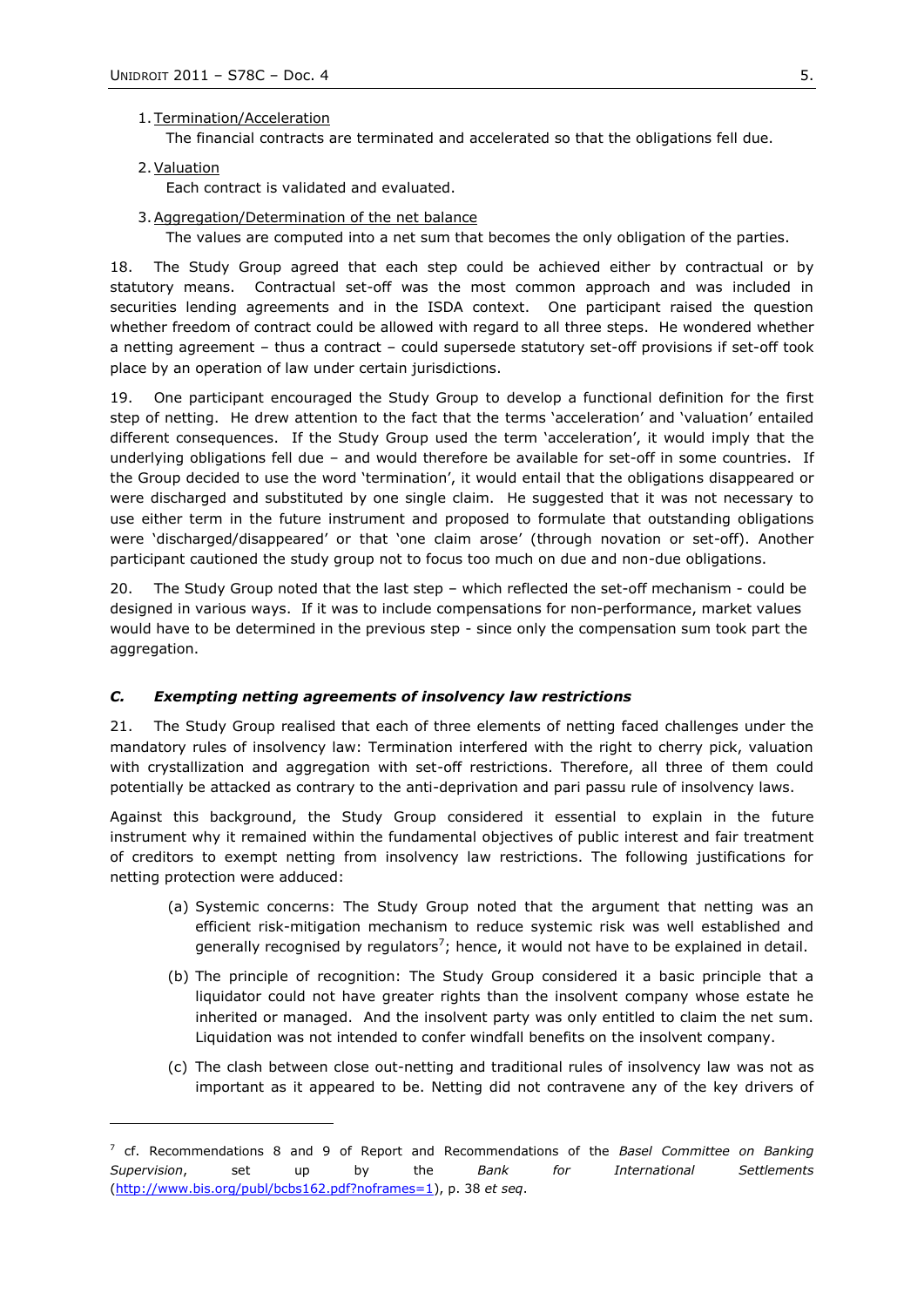insolvency policy. To elaborate this justification, classic netting arrangements needed to be divided into two categories:

- o First, collateral enforcement mechanisms (e.g. close-out of repos or stop-lending agreements). The protection of those should be relatively uncontroversial because collateral agreements were a recognized exception to the rules of deprivation and pari passu-distribution.
- Second, netting under most sorts of derivatives contracts. The Study Group found that netting served in this context as a mechanism to fix the value of a unitary asset at the time of insolvency. Thus it protected a solvent party from being exposed to a one-way bet on the market by the liquidator. In that regard, the aggregation element of the netting mechanism deprived the liquidator of capacities: he lost the capacity to cherry-pick amongst the obligations between the counterparties. However, the Study Group felt that it was a generally recognized principle that a liquidator could not cherry-pick within one single asset. $8$  From an economic perspective, a book of derivative business was commercially a single asset. Therefore, it was justified to exempt it from the insolvency restriction of cherry-picking.

22. Based on those findings, the Study Group concluded that netting merited protection. It was aimed to establish a fair distribution of risks between different creditors – and thus had the same objective as insolvency rules. Rules of insolvency that would disrupt netting and allow cherrypicking within what is economically one single asset would create both uncertainty and unfairness.

23. Some participants suggested that the Study Group would have to explain in the future instrument why each obligation of each party that the Group would define as eligible for close-out netting<sup>9</sup> merited protection from the general insolvency regime. In the light of the grounds cited above, a protection would be justified if it did not contradict the objectives of insolvency law but was designed as a legitimate protection for the counterparty against uncontrolled credit risk that arose from market movement.

24. The Study Group proceeded to consider protection mechanisms for close-out netting agreements. It noted that different national approaches existed today. Some countries had chosen to exempt close-out netting of the application of the entire insolvency law, whereas others had chosen to disapply only those provisions of the national insolvency law that specifically interfered with the netting mechanism.

25. The Study Group agreed to adopt a hybrid approach in the future instrument: A general rule providing that close-out netting agreements should be enforceable notwithstanding he commencement or continuation of insolvency proceeding should be complemented by a nonexhaustive list of provisions that should not be invoked to preclude the enforcement of netting agreements.

26. The Study Group decided that the non-exhaustive list of exemptions to insolvency law should be built on the enumeration of possible obstacles to netting enforcement listed by Mr. Paech in paras. 47 et seq. (p. 20 f.) and para. 105 (p. 33 f.) of the Report. This list will be reviewed and amended in the course of the project.

27. Participants of the Study Group further suggested to establish a two-tier structure instead of one single list with insolvency carve-outs mainly for educational purposes. This approach should facilitate the understanding of the proposal since insolvency law differed greatly amongst

<sup>&</sup>lt;sup>8</sup> The Study Group noted that the rationale that one single asset should not be subject to cherry picking was recognised in many countries in the context of contracts of goods, where the not performed counter-transaction was exempted from the insolvency regime.

<sup>&</sup>lt;sup>9</sup> See below the section on eligible financial contracts (III.F., p. 18-21) and eligible parties (III.G., p. 21 f.)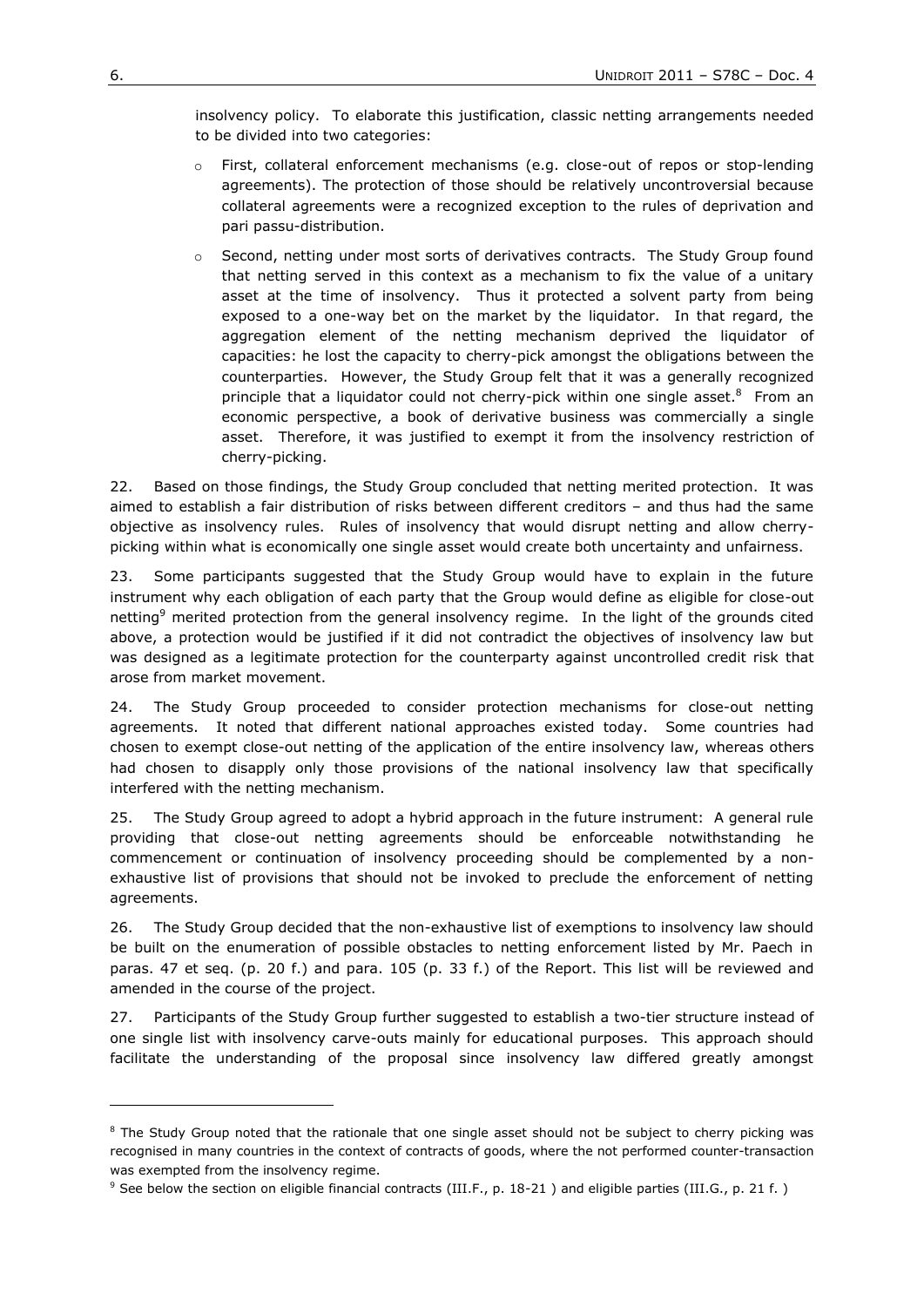-

jurisdictions: In a first tier, the Study Group could explain the general principles of insolvency law (e.g. pari passu treatment of creditors and preserving the value of an insolvency estate) whereas the second tier could contain the non-exhaustive list of insolvency law provisions that shall not interfere with netting agreements. Others proposed to incorporate ipso facto clauses, moratoria and provisions interfering with the protection of collateral rights into the list. The Study Group has not come to a decision on these propositions yet.

#### <span id="page-6-0"></span>*D. The interplay with regulatory bank resolution powers*

28. The participants of the Study Group expressed the common understanding that netting should not jeopardize restructuration measures. Both instruments should rather go hand in hand since they aimed both at a reduction of systemic risk. The Study Group acknowledged that it was preferable also for the solvent counterparty to save a viable business. Its situation would not be negatively affected by resolution powers since all mechanisms and proposals of the regulatory fora did not entail cherry-picking capacities (cf. Recommendation 9 of the Basle Cross-border Bank Resolution Group<sup>10</sup>).

29. Varying views were expressed, however, as to the approach to take with respect to some regulatory measures that are currently being discussed in the regulatory sphere, in particular moratoria and bail-ins. The Study Group considered thoroughly the effects of those measures and came to the conclusion that those regulatory measures could prevent the enforcement of close-out netting in particular circumstances. One participant of the Study Group gave the example of moratoria or suspensions of payments imposed on a bank at very late stage of a crisis. A moratorium in that stage might result in a failure to pay and thus trigger the close-out under a master agreement. However, from a contract law perspective, the moratorium would impede payments under the master agreement. Thus set-off would not be recognized. If insolvency proceedings were then opened, set-off limitations would apply and prevent the enforcement of the netting agreement.

30. In that connection, some participants of the Study Group pronounced themselves in favour of an express statement in the principles that the three steps of netting - termination, validation of each single transaction and aggregation - should neither be affected by substantive insolvency law nor by regulatory intervention. The proponents of this wide approach argued that regulatory measures such as moratoria, haircuts or subordinations could and should only apply to the payment of the close-out amount calculated at the end of the three-step netting process. They believed that their view did not conflict with the resolution powers envisaged by the regulatory fora because regulators were mainly concerned about triggers, i.e. the fact that a transfer of business by a supervisor might trigger the close-out netting.

31. Others cautioned against any pronouncements on the effectiveness of regulatory measures in a civil law instrument and advocated that the Study Group should concentrate on substantive law and conflict-of-laws issues - at least in a first step. The balance between the interests of the non-defaulting party and other stakeholders had yet to be found in the regulatory sphere. One participant explained that it had not even been decided yet whether a moratorium suspended the trigger for the close-out or just the payment of the net sum and suggested to concentrate on private law matters for the time being. Another participant proposed to draw the line of netting protection between insolvency and pre-insolvency measures: only measures taken in true insolvency situations should be covered by the future instrument. This distinction was questioned by several participants. One participant explained that bank resolution generally took place outside insolvency proceedings. The last proposal would render the future instrument useless in many important situations. Another participant argued that both – bank resolution tools and insolvency

<sup>10</sup> *Bank for International Settlements/Basel Committee on Banking Supervision*, Report and Recommendations of the Cross-border Bank Resolution Group, March 2010,<http://www.bis.org/publ/bcbs162.pdf?noframes=1> (hereinafter: Basel Committee CBRG Report), Recommendation 9, p. 42.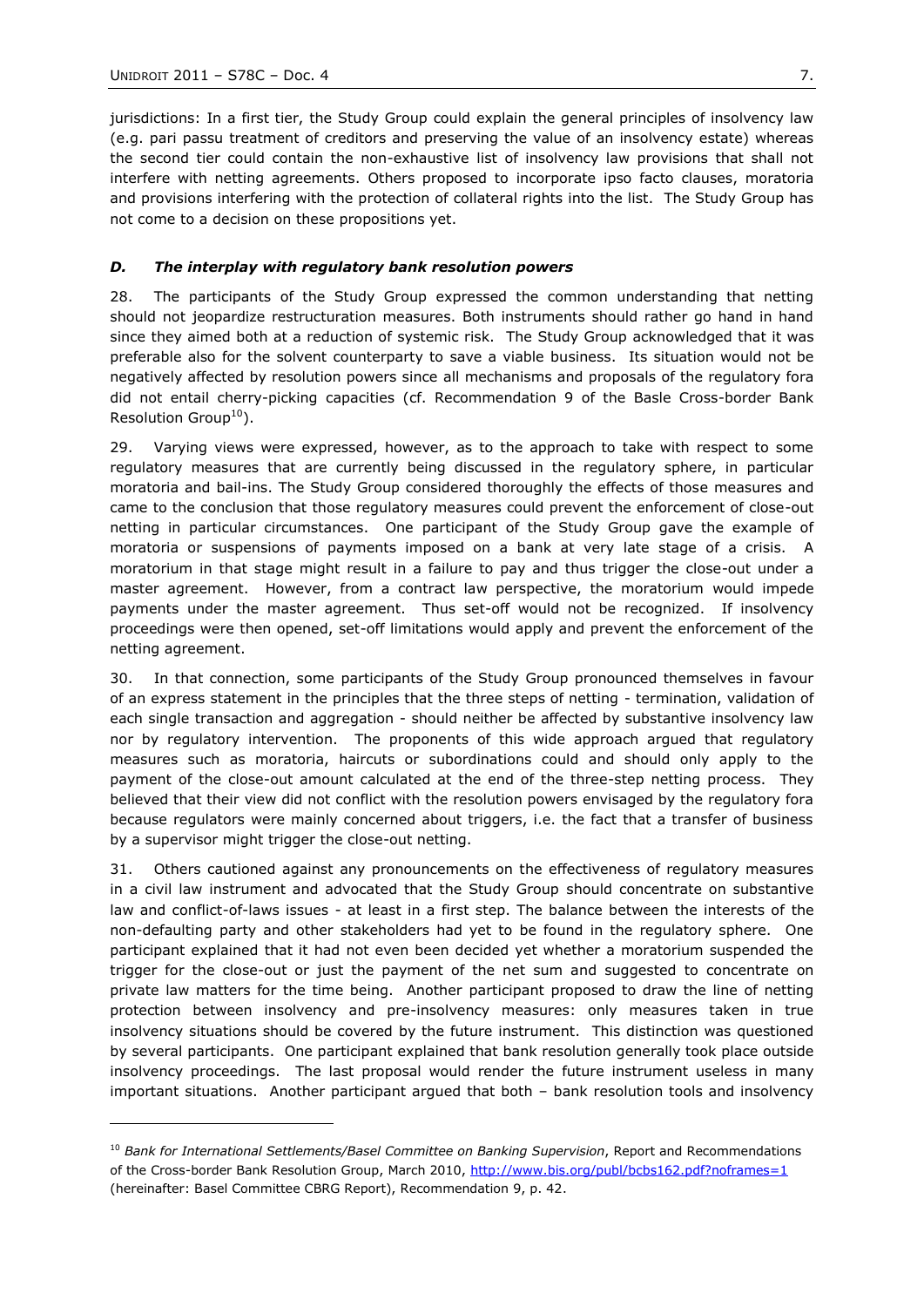law – had the same economical objective: saving a bank in growing concern while attributing losses to unsecured and uninsured creditors. The shear fact that different legal techniques were employed could not justify the such a different netting protection.

32. A third Group of participants took intermediate positions. They cautioned against pronouncements on the validity of regulatory measures but suggested to guard against unattended side effects of regulatory measures by illustrating how netting would be affected by certain measures. One participants proposed to develop recommendations for market participants how to prepare for resolution measures – especially in the cross-border context. Others suggested that the Study Group could contribute to a common understanding of netting and delimitate the interaction between substantial law and regulators.

<span id="page-7-0"></span>33. The Study Group agreed on the need for continuing its discussion of regulatory measures.

#### *E. Discussion on the form of the instrument*

34. The Study Group considered the advantages and disadvantages of a soft law and a hard law instrument. It agreed to start working on principles for two reasons: first, principles could be adopted timelier which would increase the chances to influence the current discussion at international level. Second, principles allowed for more educational content. Some participants voiced the opinion that a Model Law was the better instrument and stated that the Study Group might envisage to develop a Model Law if the principles became articulated and detailed enough.

35. The Study Group agreed to keep the question of the form of the instrument under consideration.

## <span id="page-7-1"></span>*III. Consideration of the tentative draft structure for a future international instrument on close-out netting (UNIDROIT - Study 78C – Doc. 3)*

36. On behalf of the Secretariat, Mr Paech had prepared 'a first tentative structure for Principles regarding the enforceability of netting agreements' that was distributed to the Study Group before its first meeting and is annexed hereto as APPENDIX  $III.^{11}$  The Study Group expressed the common understanding that the structure and tone of the proposal provided a sound basis for future discussions and for the core recommendations.

37. The Study Group agreed to change the heading of the instrument to reflect that it only dealt with close-out netting.

#### <span id="page-7-2"></span>*A. Definitions*

-

38. As preliminary consideration on the structure, the Study Group came to a consensus that the list of the eligible parties and eligible financial contracts would have to be integrated into the definitions. A possible hook could be to define the term "obligations" in the close-out netting definition.

#### *1. "Close-out netting agreements"*

39. The Study Group noted that the proposal to define "Close-out netting agreements" in a structure with two indents mirrored in essence Art. 31(3)(j) of the Geneva Securities Convention. It discussed briefly whether this structure should be altered to **reflect the three elements of** 

<sup>&</sup>lt;sup>11</sup> The document is also available on the internet under [http://www.unidroit.org/english/documents/2011/study78c/s-78c-03-e.pdf.](http://www.unidroit.org/english/documents/2011/study78c/s-78c-03-e.pdf)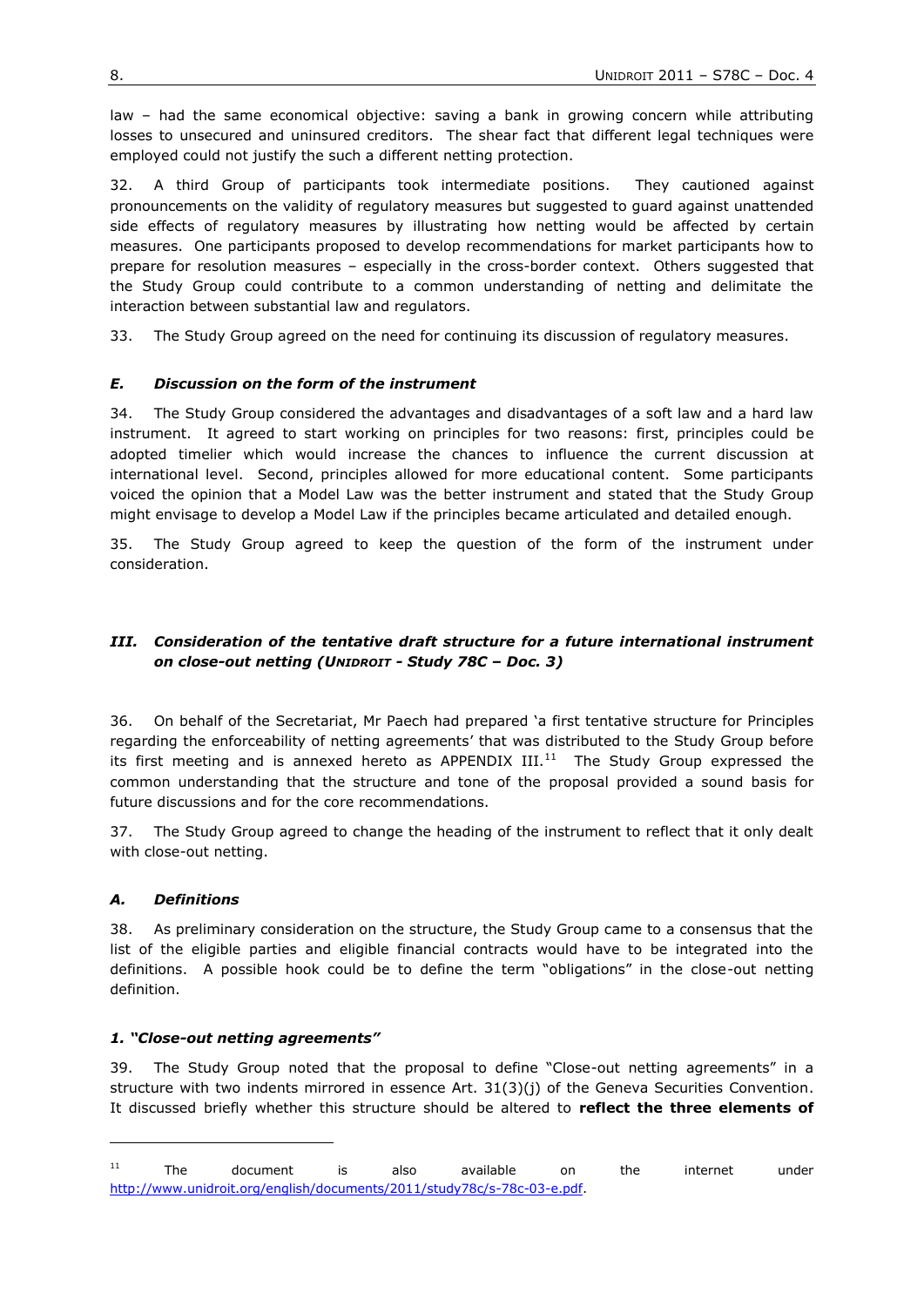netting – acceleration/termination, valuation and aggregation - identified before<sup>12</sup>. It noted that an example for a three-indent approach could be found in the ISDA Model Netting Act. The Study Group postponed a decision on the structure.

40. The Study Group further noted that the proposed definition referred to **acceleration only in its first indent**. It understood that the definition was based on the assumption that acceleration was not a precondition for close-out netting but an optional feature: The current definition would allow parties to determine in their contract whether they considered acceleration to be necessary or not. One participant of the Study Group cautioned against such an open formulation and argued that it might create confusion between close-out netting (which applied to obligations that had not fallen due) and other forms of netting (of due obligations). Other participants of the Study Group spoke in favour of the proposed approach and argued that payment and settlement systems as well as an ISDA Master Agreement did not imply acceleration. One participant opined that the acceleration of claims should not be made a prerequisite for close out netting without analysing the possible consequences first. A decision has not been taken.

41. The Study Group proceeded to consider on more general terms whether the Principles should address netting provisions in clearing and settlement systems. Some participants were however critical of this proposition. They argued that that those structures were complex and that netting agreements within those systems had different objectives than insolvency protection, i.e. preserving the integrity of the system and preventing interruption of the ongoing business of the platform. The Study Group should not devote much time to address these structures since they used specific provisions tailored to their needs. A majority of participants stated that the Group needed to have a better understanding of these structures before further deliberation. The Study Group solicited the Secretariat to prepare a comparative table showing the relevant provisions of and on clearing payment and settlement systems.

42. Several participants of the Study Group raised concerns regarding the term "**close-out netting agreement'**. They favoured the use of a broader term such as 'netting provision' which was also the expression used in the Geneva Securities Convention and the Financial Collateral Directive<sup>13</sup>. The participants advocating for the wider approach argued that the term close out netting 'agreement' risked to create unjustified distortions between provisions that apply the same mechanism and might even have the same wording based only on their nature. They further explained that the term "agreement" might be understood to imply negotiations – which could cause problems even for CCP netting, especially in those jurisdictions where the rulebook of the CCP needed to be endorsed by a supervisor. They further pointed to the fact that a number of arrangements by the Eurosystem Central Banks contained close-out netting provisions and that the nature of those arrangements varied – some might have the nature of a central bank regulatory act, some might be set up by General Terms and Conditions, others by negotiated contracts. The speakers could see no policy reason why only some of those provisions merited protection. One participant – though favouring the term "agreement" – conceded that the term "agreement" might cause problems in jurisdictions with statutory insolvency close-out provisions. Some participants pointed to the fact that all the arguments against the term "agreement" would be without relevance if the Study Group decided that the Principles should protect private agreements only. They recommended focussing on the protection of private agreements and argued that only a contractual approach could avoid surprising outcomes. They explained that the effect of a conflict between a netting agreement and statutory insolvency netting procedures was difficult to predict.

43. The Study Group inferred from the wording "**between two or more parties'**, that the current draft would also cover multilateral close-out netting<sup>14</sup>. Those participants of the Study Group who had advocated not to address close-out netting in the future instrument suggested to

 $12$  cf. Section II.B. on p. 4 f.

 $13$  Directive 2002/47/EC of 6 June 2002 on financial collateral arrangements.

 $14$  Cf. the discussion on multilateral netting in section II.A.1. on p. 3.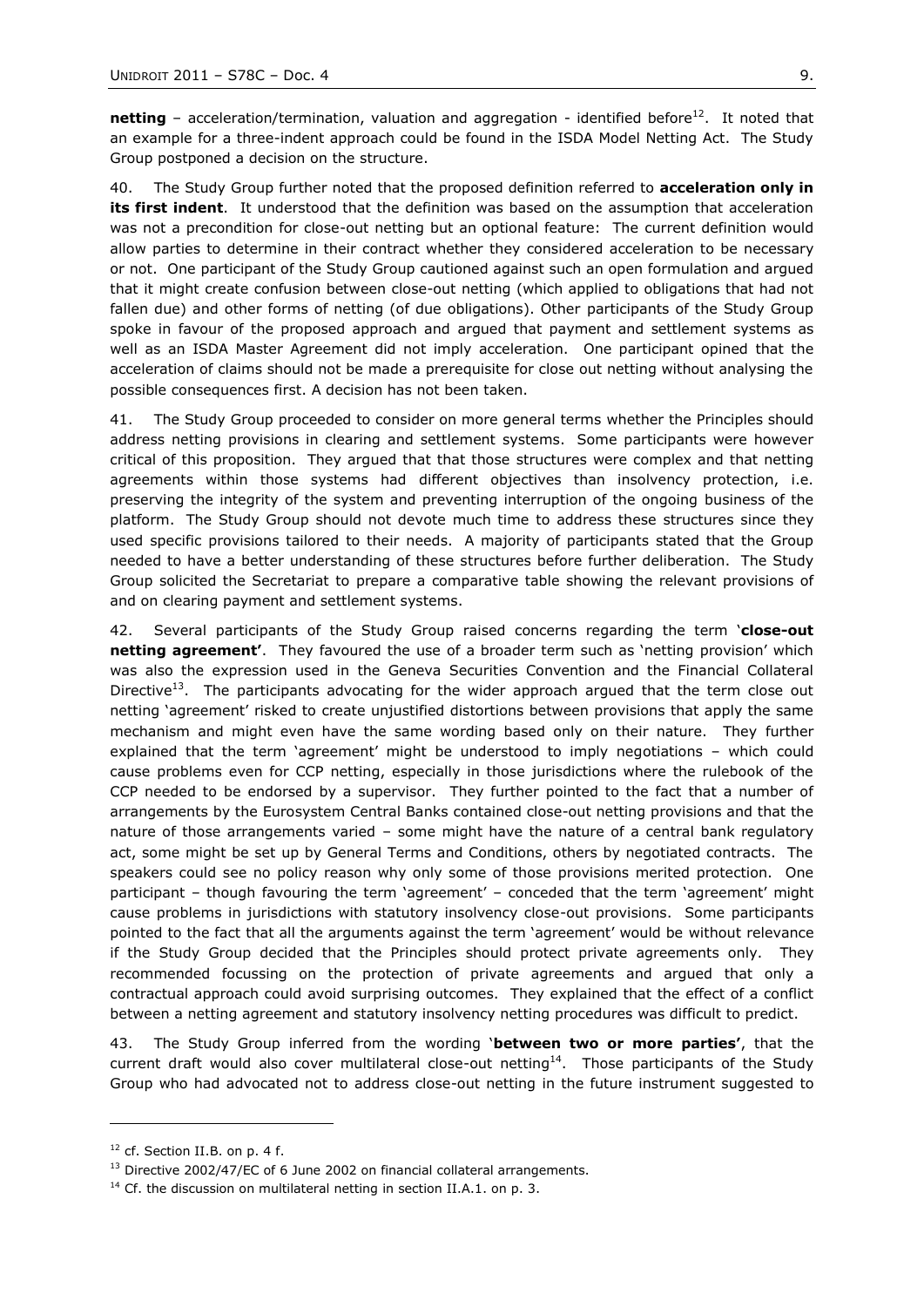delete the words "or more" in the definition or to reformulate that phrase. Others reiterated their view that the Study Group should not focus on bilateral relations only. One participant proposed as an alternative to leave the question open and to simply formulate: "It is an agreement under which...". No decision has been taken regarding multilateral close-out netting.

44. It was further proposed to add the words 'either by notice or automatically' to the phrase "[...] under which, on the occurrence of an enforcement" in order to integrate the method of termination into the definition. Another participant conceded that it would be possible to integrate the definition of the enforcement event into the definition of close-out netting agreements but advocated to keep the two separate blocks since this would facilitate the analysis.

45. Invoking the definition of close-out netting in the EU Financial Collateral Directive<sup>15</sup>, one participant proposed **to add** to the definition of close-out netting **'whether through the operation of set-off, novation or otherwise'**. Other participants endorsed the proposition.

46. With view to the wording "**either or both**" introducing the two indents, one participant drew attention to the fact that the proposed definition would apply also to netting agreements without aggregation since the first indent required only the acceleration and valuation of the respective obligations. The participant voiced the opinion that the definition should refer to all three elements of netting.

47. As to the expression "**account is taken**" in the second indent, one participant explained that the wording was taken from the bankruptcy law of the UK, which referred to set-off. The participant inferred that the definition should be opened to other means of aggregation.

#### *2. "Umbrella- netting agreements"*

48. The Study Group noted that umbrella-netting agreements differed from ordinary netting agreements only insofar as they included net-obligations arising under the underlying netting agreements into their netting mechanism. The Study Group found that the definition of close-out netting agreements was broad enough to encompass also netting of net-sums and concluded that there was no need for a separate regime for umbrella-netting agreements. The proposed definition should be deleted to prevent confusion. The Study Group considered that it would be helpful to elaborate on umbrella-netting agreements in a commentary to the Principles.

49. The Study Group concluded that umbrella-netting agreements might require special protection regarding the eligibility of net-sums for netting. It agreed to clarify in the definition of eligible obligations – not just in a commentary - that a net-amount arising from the operation of another close-out netting could be an eligible obligation in the close-out netting.

#### *3. "Enforcement events"*

-

50. One participant invited the Study Group to discuss whether automatic termination should be abolished. He proposed to delete that option from the definition and argued that automatic early termination had raised many problems in practice. Several participants pronounced themselves against deleting automatic early termination. They argued that it was a common feature in many securities financing transaction master agreements (on repos, securities, lending agreements) and that probably the majority of master agreements in bank portfolios provided for automatic early termination upon bankruptcy. They warned that if the Principles abolished automatic early termination, this would inevitably result in a renegotiation of thousands of master agreements. They agreed however that the issue should be further explored.

 $15$  Art. 2, para. 1 (n) of the EU Financial Collateral Directive states: 'close-out netting provision' means a provision of a financial collateral arrangement, or of an arrangement of which a financial collateral arrangement forms part, or, in the absence of any such provision, any statutory rule by which, on the occurrence of an enforcement event, whether through the operation of netting or set-off or otherwise: […indents...].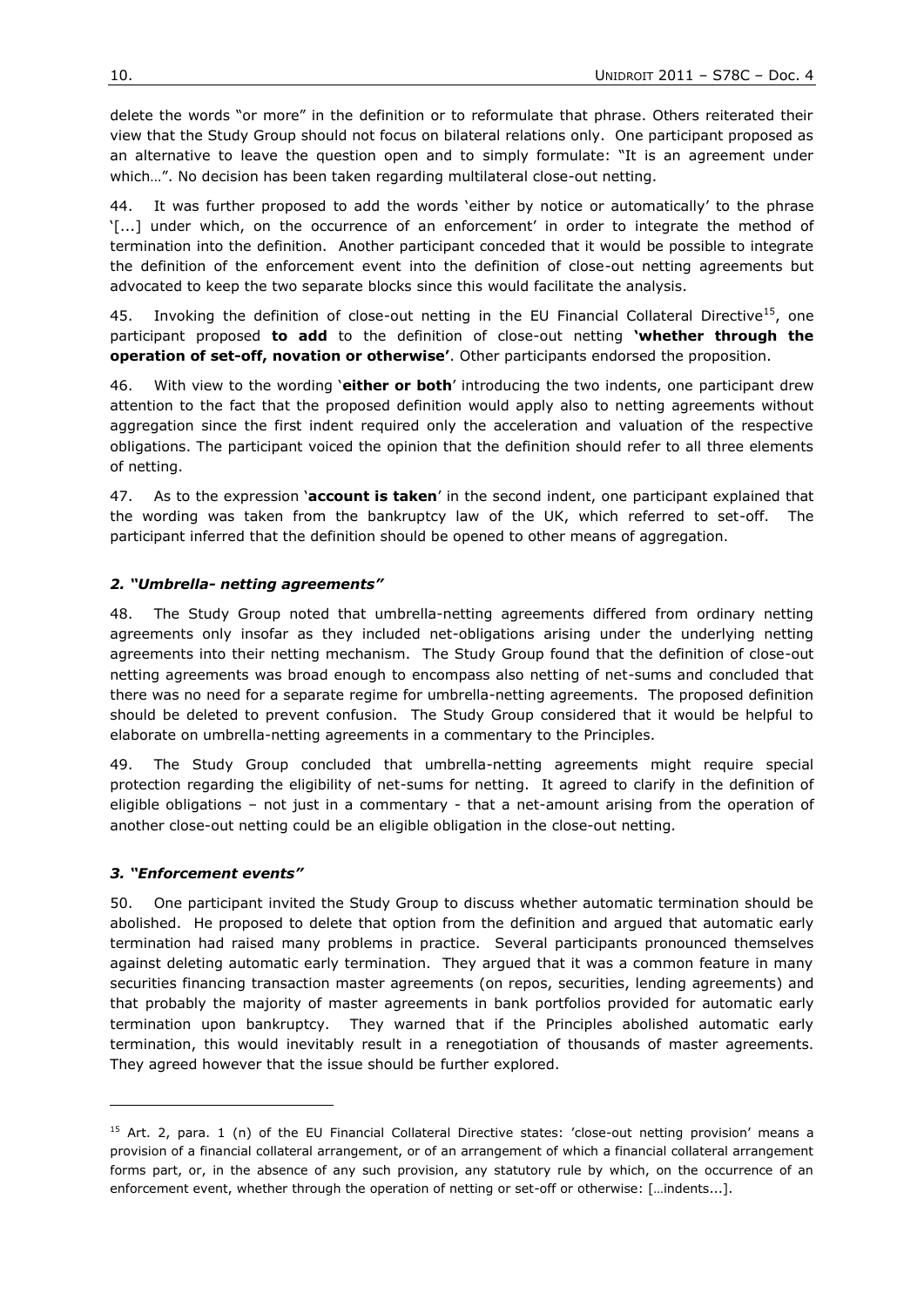51. One participant noted that legislators and regulators – not only from emerging markets – might welcome guidance on the interaction of the future instrument with other international instruments such as Chapter H of the UNCITRAL Legislative Guide to Insolvency. The participant proposed to explain in a principle, preface or recital how the future instrument is intended to interrelate with other instruments to the extent such a pronunciation of UNIDROIT on other instruments was appropriate.

#### *4. "Insolvency proceedings"*

52. In view of the fact that it had not adopted a common position towards reorganisation measures yet, the Study Group decided to postpone the discussion on insolvency proceedings. It agreed that the proposed definition should be footnoted to inform third parties that the Study Group was aware of the interference with regulatory measures and had it in consideration. One participant invited the Study Group to also keep in mind the conceptual distinction between measures directed against the triggers for netting and against netting enforcement.

#### <span id="page-10-0"></span>*B. Formal requirements for close-out netting agreements*

53. Turning to formal requirements, one participant remarked that the instrument should be minimal on formalities since he believed them not to be a big challenge.

54. Several participants raised the question of transparency and cautioned not to create the impression that the instrument was giving leeway to circumvent notification requirements. One participant suggested that the Study Group should identify and address possible objections. To give an example, he mentioned that third parties might get the impression that the instrument created a secret lien without transparency. They might also wonder why registration requirements – if they were included in private law provisions - should not also be sanctioned also by private law mechanisms such as the invalidity of the agreement.

55. In a clause-by-clause analysis, the Study Group noted that the term "**perfection**" used in **daft principles 5 and 8** might create confusion. Under UK-Law, for example, the term perfection referred only to pledges, while under French Law, it was a synonym for making rights effective against third parties. Both meanings did not fit into the context. The Study Group agreed to delete the term.

56. Some participants expressed their concern that the term "**formal act**" in **draft principle 5**, was not sufficiently precise and at the same time not broad enough to encompass all possible enforcement requirements (e.g. the requirement of explicit approval of netting by a committee or additional administrative act in China). Yet they conceded that an enumerative approach, which could be envisaged as an alternative solution, entailed the risk of leaving important issues out. Since no perfect solution was likely to be found, it was suggested to clarify the intended meaning of the term in a commentary or in the draft principle itself.

57. Regarding **draft principle 6**, it was suggested to replace the direct article "**the**" in the term "the requirement" by the indirect form of "any requirement" to underline that the future instrument did not intend to establish a writing requirement but simply did not displace existing writing requirements.

58. Varying views were expressed regarding the **need for draft principle 7**. Some participants of the Study Group suggested that it should be deleted. They felt that draft principle 7 essentially clarified that a failure to comply with the enumerated requirements could not render the netting agreement void and argued that those remarks belonged in the commentary, not in the principles. Other participants argued that it was important to clarify in draft principle 7 that a registration requirement, while being permissible, should not impair the validity of the netting agreement under commercial law. They explained that the need for such a draft principle was illustrated, for instance, by the new Russian netting legislation under which the registration of netting was in fact a prerequisite for the validity of the netting agreement.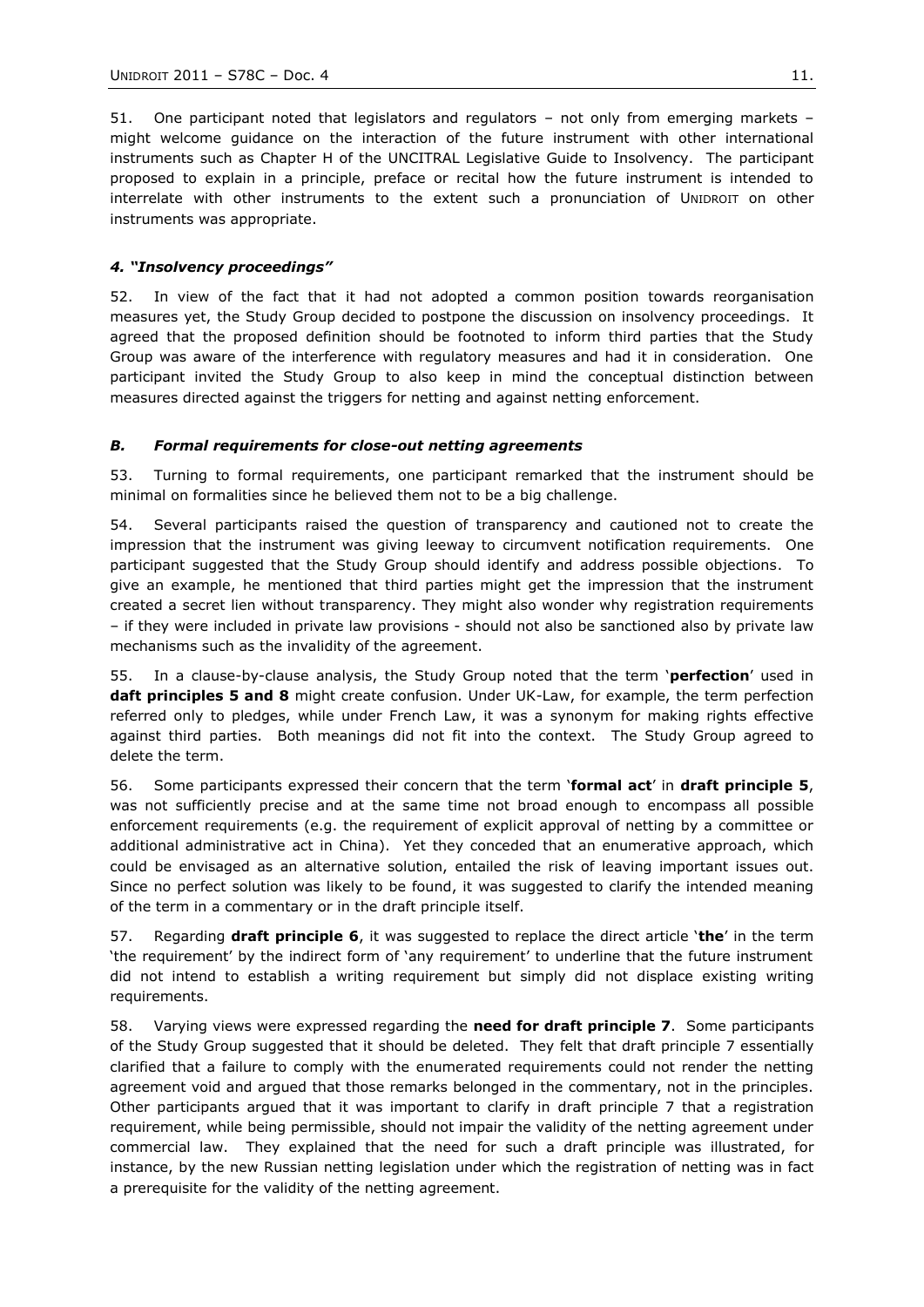59. Some participants remarked that the expression "**without prejudice**" in **draft principle 7** was misleading and should be replaced. They explained that draft principle 7 simply applied the rule of draft principle 5 – holding that the creation, validity and enforceability of a close-out netting agreement should not be dependent on the performance of any formal requirements - to registration requirements. They felt that the expression "without prejudice" was not suited to describe the interplay between the draft principles since it implied that draft principle 7 might be incompatible with draft principle 5 and needed to be given priority. One participant proposed to use the term "notwithstanding" instead of the expression "without prejudice".

60. Also regarding **draft principle 7**, one participant objected to the fact that it singled out registration requirements with **trade repositories**, another participant suggested that the expression "**for purposes of prudential supervision**" might be superfluous.

#### <span id="page-11-0"></span>*C. Enforceability of close-out netting agreements*

61. With view to the structure of the draft principles on insolvency law, the Study Group endorsed the fact that draft principle 9 stipulated the general rule that netting should be enforceable in accordance with its terms and was accompanied by draft principles that addressed particular insolvency law problems.

#### *1. Draft principles 9 and 10*

62. Assuming that the Group was working on Principles, one participant proposed to replace draft principle 10 by a draft principle containing the non-exhaustive list of exemptions from mandatory insolvency law the Study Group envisaged developing. He favoured a two-tier structure for the new draft principle 10. The first tier should explain the fundamental objectives and mechanisms of insolvency law while the second tier should enumerate in a non-exhaustive list of those insolvency principles that should not be used to invalidate the enforcement of netting agreements. The participant clarified that the first tier should rather go into the commentary if the Study Group decided to develop a Model Law instead of Principles. In the same line of thought another participant suggested to weave the non-exhaustive insolvency list either into draft principle 10 or into draft principles 9 and 10 taken together. He also proposed to include two elements into the new draft principle 10: first, an explanation why the fundamental principles of insolvency law were not in conflict with the protection of the close-out netting agreements and second the enumeration of insolvency carve-outs.<sup>16</sup>

63. One participant proposed to add a draft principle or to include into the commentary of the section a list of those principles of insolvency law, which would continue to apply. As an example he cited the principles connected to fraud, the avoidance of a close-out netting agreement as preference or the termination of a temporary stay.

64. Another participant asserted that the words "**subject to any contrary provision of a netting agreement**" in **draft principles 10 and 12** were redundant: He considered that the general rule of draft principle 9 applied also to the following principles. It expressed that a netting agreement should be enforced in accordance with its terms – which implied that a contractual provision could set additional requirements. He saw no need to reiterate that fact in the following draft principles.

#### *2. Draft principle 11 and walk-away clauses*

65. Several participants expressed the view that **draft principle 11** was redundant in the light of draft principle 9 and the definition of close-out netting agreements. They argued that it simply

 $16$  Cf. Section II.C, p. 5 f.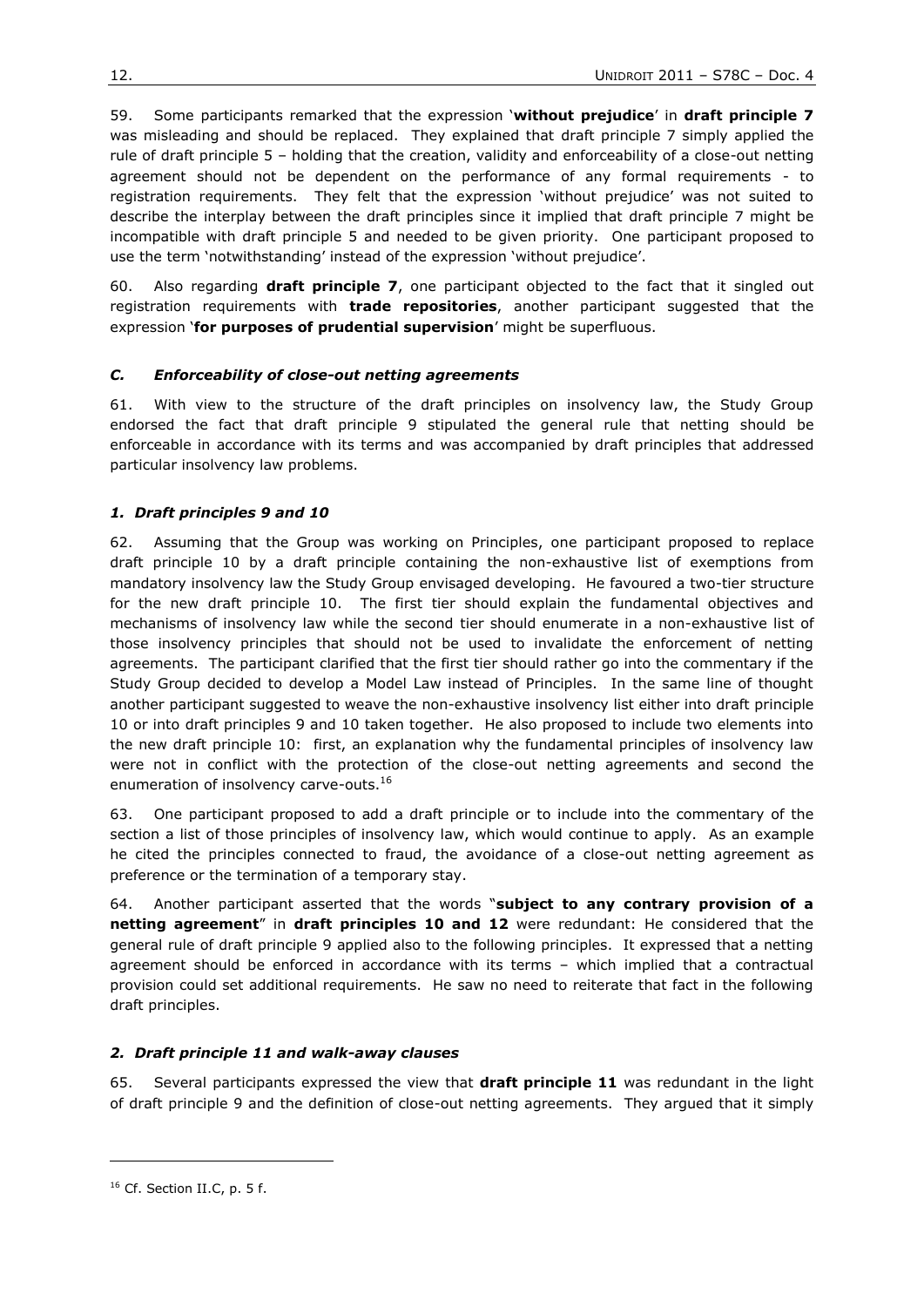explained the netting mechanism once again and cautioned against unnecessary repetition: parallel definitions might invite a party to infer that there is a difference in the legal regime.

66. One participant suggested that draft principle 11 could address the question of **walk-away clauses**<sup>17</sup>, which was not answered by draft principle 9. He explained that certain bankruptcy laws provided that master agreements might only be recognised and enforced if they required full twoway payment, in other words, if they did not allow the non-defaulting party to walk away. Other jurisdictions did not regard walk-away clauses as contrary to the principles of mandatory insolvency law.

67. Several participants of the Study Group agreed with the proposition to explicitly address walk-away clauses whereas one participant cautioned that the Group should not be over-ambitious. The Study Group considered three possible approaches to walk-away clauses:

- 1. to prescribe that walk-away clauses should not be enforced,
- 2. to leave the states the choice whether they wanted to give effect to walk-away clauses or
- 3. to require full two-way payment as far as banks were concerned but to allow walkaway clauses in other areas.

68. Referring back to the justification for the protection of netting agreements, which presupposed that the agreement should not be confiscatory in nature, several participants considered that walk-away clauses should not be enforceable. They explained that there was a tendency to limit one-way payments in the regulatory sphere and gave the example of the United States. In a case concerning the insolvency of Drexel<sup>18</sup>, one Court had recognized one-way payment. Regulators had since taken steps with respect to certain entities (i.e. banks and systemically important institutions) to prevent the enforcement of one-way payments. They further pointed to the fact that netting agreements which contained a walk-away clause were not recognised for Basle capital purposes.

69. One participant spoke in favour of the third approach and cited the case Parigan vs. Robinson in which the judge granted a one-way payment even in the absence of a contractual provision in that regard<sup>19</sup>. He concluded that a fortiori, a contract which provided for one-way payment should be enforceable. The participant further drew attention to the fact that one-way payment clauses were used in the market and that the parties to those agreements considered them to be perfectly legitimate as a matter of freedom of contract. In connection with the fairness-arguments against one-way payments, he took the position that it was also not fair to oblige a non-defaulting party to make the entire payments under a contract at once whereas the same party normally would have had the time to pay off over many years if the counterparty had not defaulted. On that ground, the participant advocated not to include a strict anti-walk-away provision into the future instrument.

## *3. Draft principle 12*

1

70. In view of the first indent of draft principle 12, one participant reverted to the previous discussion on early termination<sup>20</sup>. He endorsed the finding that automatic termination caused many problems in practice and should be revisited by the Study Group. He explained that in certain jurisdictions, the parties to a netting agreement could not serve the notification of termination after

 $17$  A walk-away clause is a provision which permits a non-defaulting counterparty to make only limited payments, or no payments at all, to a defaulting party, even if the defaulting party is a net creditor. <sup>18</sup> Drexel Burnham Lambert Products Corp. v Midland Bank PLC.No. 92 Civ. 3098, 1992 US Dist. LEXIS 21223 (S.D.N.Y. 9 Nov 1992).

<sup>&</sup>lt;sup>19</sup> Peregrine Fixed Income Ltd vs. Robinson Department Store Plc, decision of the High Court of Justice (Queen's bench division) of 18 May 2000.

 $20$  Cf. section III.A.3, on p. 10, para 49.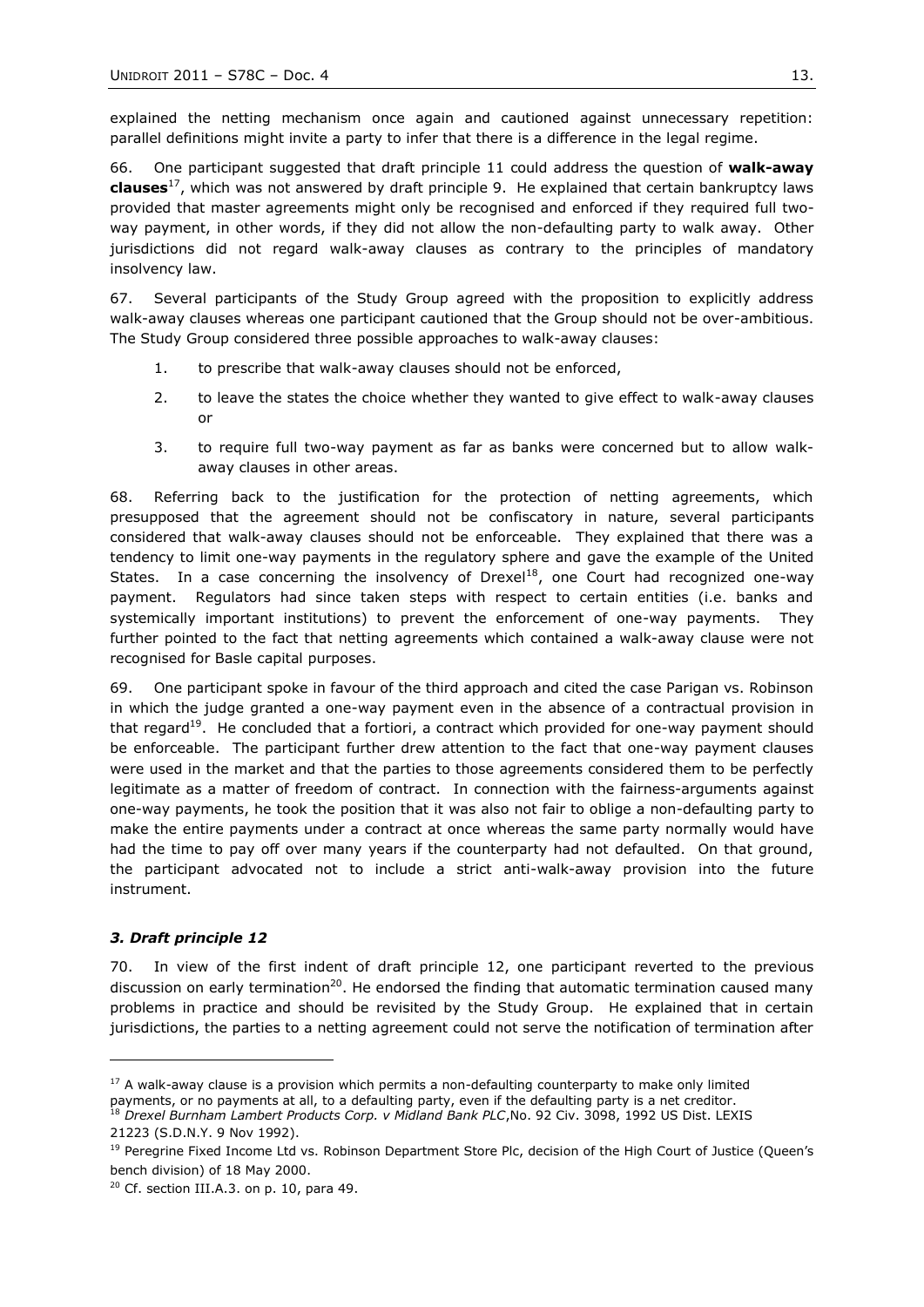opening insolvency proceedings and therefore had to rely on automatic termination. He suggested that the future instrument should address this practical need for automatic termination and proposed to add or amend the first indent of that draft principle along the following lines: notice of the intention to operate the close-out netting agreement should have been given "prior to the opening of insolvency proceedings'.

71. On more general terms, one participant proposed that statutory termination and liquidation rules should be overcome. Referring to the German termination and liquidation provisions that prescribed a valuation of the assets based on their value at the fifth day after opening of the insolvency proceedings<sup>21</sup>, he explained that a backward calculation of market prices was not only challenging from the operational perspective, but might end up with incorrect calculations if the market had moved on. One participant expressed doubts whether jurisdictions relying on statutory close-out (e.g. Germany, France) would abolish their traditional approach based on draft principle 9 alone. He suggested that the Study Group would have to bring forth some convincing reasoning.

#### *4. Draft principle 13 and time limits for termination and valuation*

72. Many participants considered that draft principle 13 needed to be reworked. Regarding the document structure, one participant proposed that draft principle 13 should not only take into account draft principle 12 but the basic idea of draft principle 9 and the entire section, which was to establish a balance between primacy of contractual provisions and public interests.

73. One participant raised the question of whether there was a need for such a provision at all. He explained to the Group that draft principle 13 was modelled on Art. 4(6) of the EU Financial Collateral Directive<sup>22</sup>, which served a very particular purpose: Art.  $4(6)$  of the Financial Collateral Directive had been drafted with the intention to ease the opposition against an original proposal of the Commission to abolish ex ante-court authorisation for realising pledged assets. The Commission had had the intention to enable firesales, which required the possibility to take the collateral fast. However, the proposal had faced strong opposition. To compensate for abolishing the ex ante-authorisation, the Commission had introduced Art. 4(6) to enable judicial review of the pledge transfer ex post. The participant queried if such a draft principle was necessary in an instrument on netting and pointed to the fact that taking pledge involved human behaviour whereas the valuation of obligations in the netting mechanism concerned only a judgment of asset prices. This could be stipulated with detail ex ante in the contracts. The Study Group took note of those concerns but there was a preponderance of opinion that draft principle 13 was appropriate and necessary but needed to be reworked.

74. One participant cautioned against obliging the non-defaulting party to calculate the close-out amount in a 'commercially reasonable manner'. He argued that such a formulation would provoke lawsuits on the reasonableness - amongst others - of the timeframe for the close-out.

75. Based on that intervention, one participant raised the question on more general terms as to whether a non-defaulting party should be free to determine the timing of the close-out upon default of the counterparty. He explained that certain master agreements granted a non-defaulting party the right to withhold payments upon default of a counterparty while at the same time not allowing the defaulting party to terminate the contract. If the defaulting party of such a contract was in the money at the time of its default, the combination of both elements gave a nondefaulting party the comfort of not being forced to precipitate a close-out and thus in a sense a "power to wait and see".

 $21$  Sect. 104 (2) and (3) of the German Insolvency law.

 $22$  Directive 2002/47/EC of 6 June 2002 on financial collateral arrangements.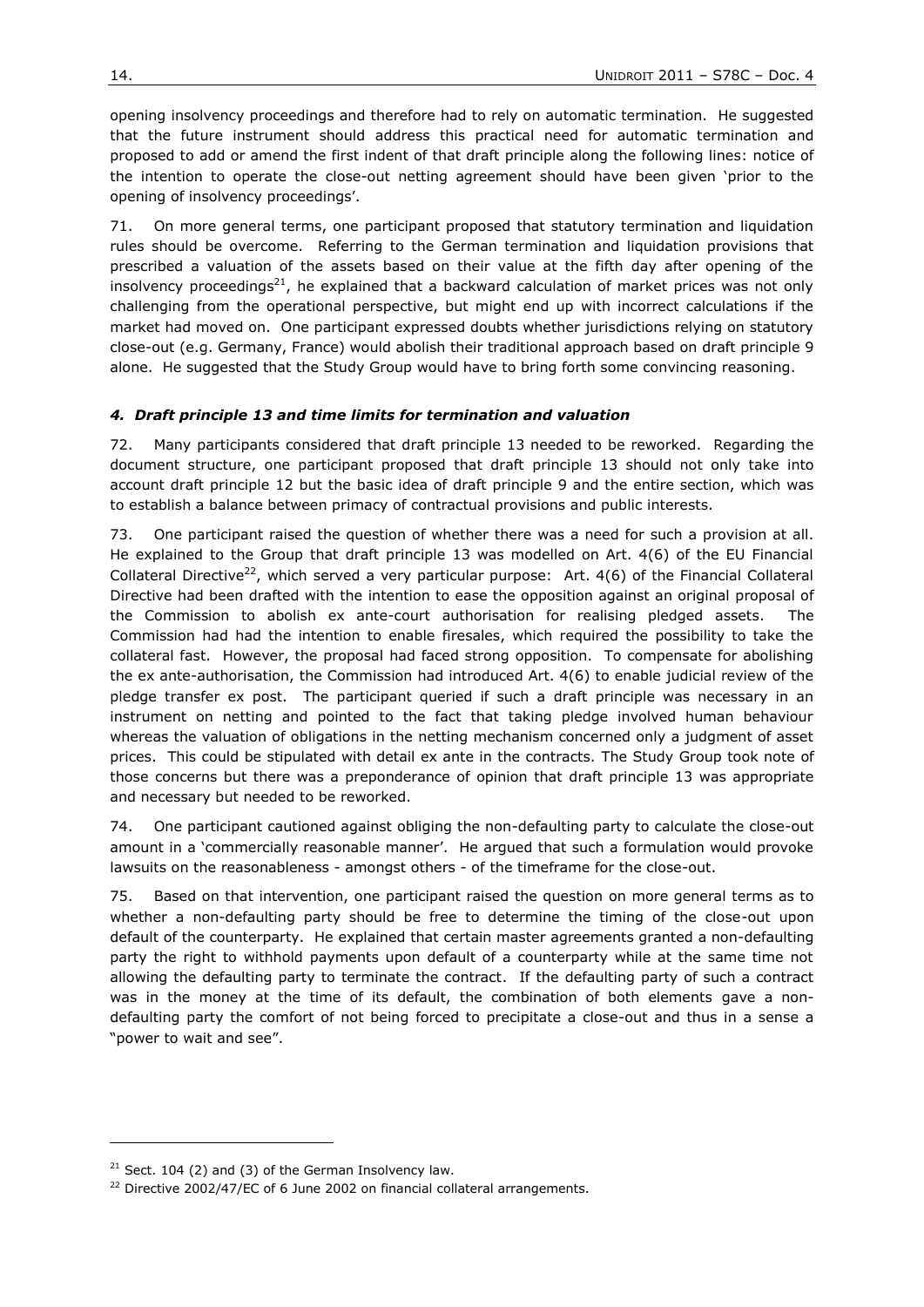76. The Study Group agreed that there was a need to address the issue in the future instrument for three reasons: First, the participants noted that conflicting decisions of Courts in Australia<sup>23</sup>, in the US<sup>24</sup> and in the UK<sup>25</sup> had created legal uncertainty about the recognition of clauses stipulating a right to withhold payment. Second, they observed that such clauses were widely used in the financial market (e.g. Art. 2(a)(iii) of the ISDA Master Agreements of 1992 and 2002 and Art. 9 of the EFET General Agreement for natural gas trading contained such a provision). Third, it was argued that the Study Group itself should try to reconcile and balance the conflicting policy imperatives at stake: an efficient protection of the solvent party and an effective insolvency solution for the public and unsecured creditors. One participant cautioned that policy makers might feel reluctant to adopt these principles if they got the impression that the proposals might run against the general public.

77. The Study Group agreed that the "power to wait and see" needed to be limited. So long as counterparties had reasonable flexibility to close-out their position in conditions which allowed them to do so properly, the solvent counterparty should not have indefinite power to play the market against the general creditors. The Study Group has not yet reached an agreement as to whether the limitation should be set by a flexible or fixed time limit. It took note of the fact that ISDA had found no alternative to a hard time limit in a membership-wide consultation on the issue of Art. 2(a)(iii) and might be implementing a time limit into its Master Agreement via a Protocol in the future. One participant advocated against setting a fixed time limit for all transactions but proposed to address the calculation period on a case-by-case basis in the supervisory framework. He explained that the timeframe necessary to valuate the close-out amount varied greatly depending on the number and nature of trades included in the portfolio.

78. One participant pointed to the fact that the Study Group will have to distinguish two timing issues: 1) the time limit for termination and 2) the time-limit for the completion of the close-out process after having terminated.

## *5. Draft principle 14*

-

79. The Study Group considered the scope of the netting protection in suspect periods as proposed by draft principle 14. It stressed that the word "solely" was important. Due to that word, draft principle 14 excluded only the operation of a blanket zero-hour rule (e.g. under English insolvency law, all transaction entered into after the presentation of a winding-up petition were automatically void, subject to revalidation of the court). It followed that the draft principle would not apply to transactions entered into during a suspect period, which implied an element of fraud or were deemed suspect because they secured pre-existing debt. The latter transactions could be treated as invalid, reversed or declared void by any jurisdiction. On the basis of that general understanding, the Group agreed that remaining questions should be clarified in the course of the drafting process. One participant proposed to clarify in the future instrument that entering into an ISDA master agreement could be considered as a preferential transfer under bankruptcy and insolvency laws. He argued that such a clarification might help in discussions with academic critics who suggested that the effect of safe harbours was to exempt netting agreements entirely from insolvency law.

<sup>&</sup>lt;sup>23</sup> Enron Australia v. TXU Electricity Ltd. [2003] NSWSC 1169, New South Wales Supreme Court, Decision of 11 February 2005.

<sup>&</sup>lt;sup>24</sup> United States Bankruptcy Court for the Southern District of New York, Bench Ruling of 15 September 2009 Ordering Metavante Corporation to make payments to Lehman Brothers Special Financing Inc. Inspite of a contracual right to withold payment under Art. 2(a)(iii) of the ISDA Master Agreement of 1992.

 $25$  Amongst others: High Court of Justice in London, Lomas and others v JFB Firth Rixson, Inc and others2 [2010] EWHC 3372.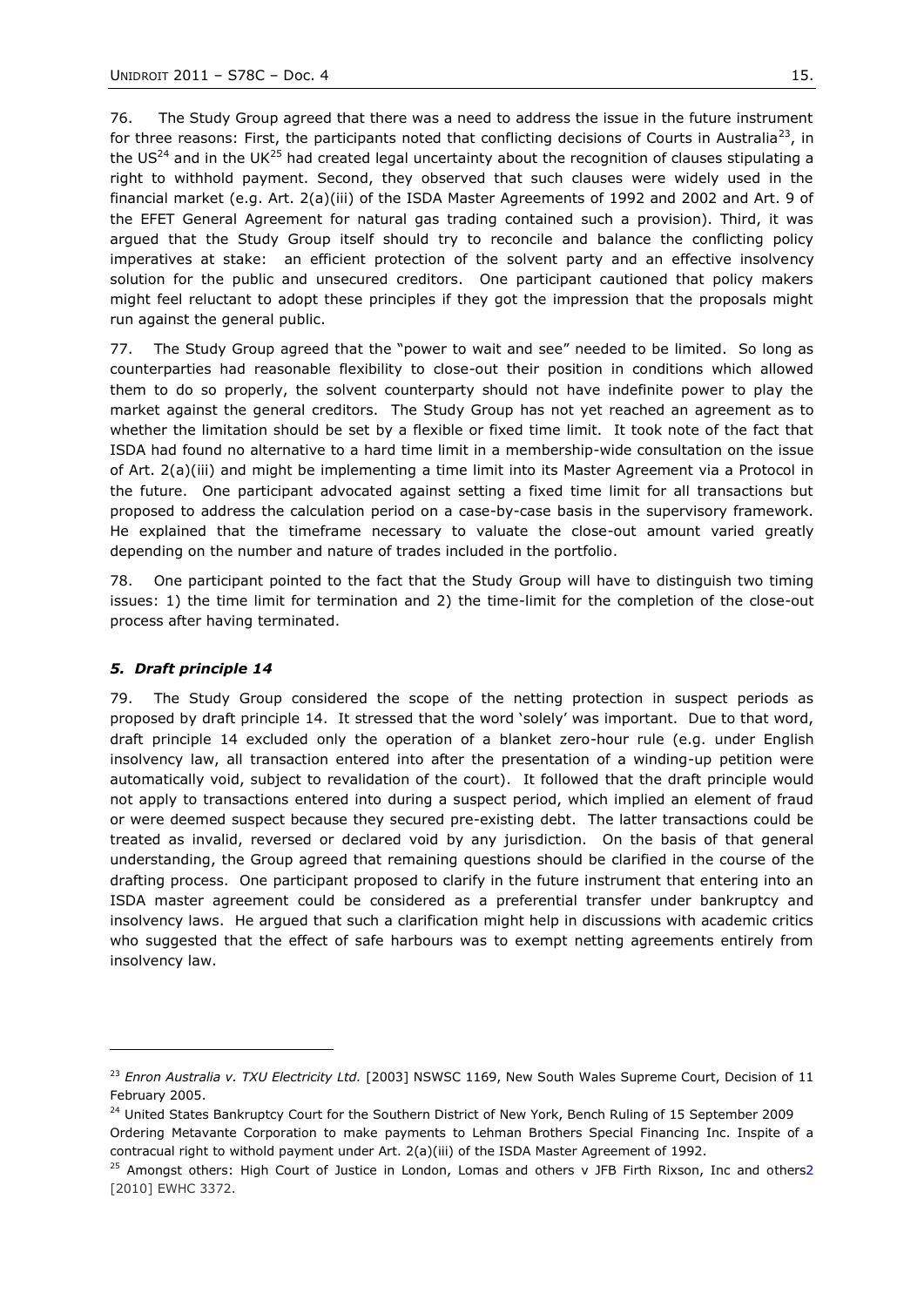80. One participant deduced from the previous findings that a netting agreement concluded in a suspect period with regards to pre-existing debt could be void or voidable under national law whereas an agreement relating to future debts would not be put into question.

81. The Study Group further noted that draft principle 14 protected not only the netting agreement but also the underlying obligations in suspect periods. One participant proposed to limit the protection to the close-out netting agreement itself. A majority however considered it important to protect also the underlying obligations. The proponents of this opinion argued that netting agreements merited special protection only because of the nature of the underlying obligations and that the stability of netting infrastructures might be called into question if the obligations were not included in the protection of draft principle 14.

## *6. Draft principle 15*

82. Relating to draft principle 15, one participant proposed to replace the term "financial contracts" by a broader term that covered also more individual obligations or payment obligations. He explained the need for a wider formulation by giving the example of an obligation that was paid during a suspect period thus giving rise to the question as to whether the payment could be avoided as preferential if the counterparty was declared insolvent, on the one hand, or whether, on the other hand, the payment benefited from the netting protection. He expressed the view that these obligations should be protected. Other participants replied that they understood from the standard documentation that payments which were clawed back retroactively were covered by the netting agreement. In the US, for instance, payments with respect to eligible contracts were considered as settlement payments and were thus shielded from the general insolvency law. In support of the proposed amendment to draft principle 15, one participant noted that it remained unclear whether payments made under a transaction that was subsequently challenged, declared void or turned out to be void fell within the scope of the netting protection. He explained that it had been discussed several times in drafting committees whether those obligations arising under the regime of unjust enrichment were protected by the netting agreement. The participant proposed to clarify that payments made in expectation of the enforceability of both the netting agreement and the underlying obligation should be protected. For this reason, he endorsed the proposal to broaden the term "financial contracts".

83. One participant proposed to add the words "otherwise eligible for netting" to the term "financial contracts" in draft principle 15. He explained that in a number of countries the inclusion of one ineligible - but otherwise effective and valid – transaction into an agreement could take the entire agreement out of the scope of netting protection. The Study Group endorsed the proposal.

84. Another participant proposed to include the phrase 'as regards the remaining financial contracts" into draft principle 15 so as to clarify that the presence of one invalid transaction in a netting set would not prevent netting being effective in respect of the valid transactions. He feared that an unwary reader might misunderstand draft principle 15 to be a leg-up provision which enabled the parties to count an otherwise invalid transaction into the netting calculation.

## <span id="page-15-0"></span>*D. Enforceability of umbrella-netting agreements*

85. In the light of the previous decision that there was no need for a separate regime for umbrella-netting agreements<sup>26</sup>, the Study Group agreed to delete the Section.

 $26$  Cf. Section III.A.2 on p. 10, para 48 f.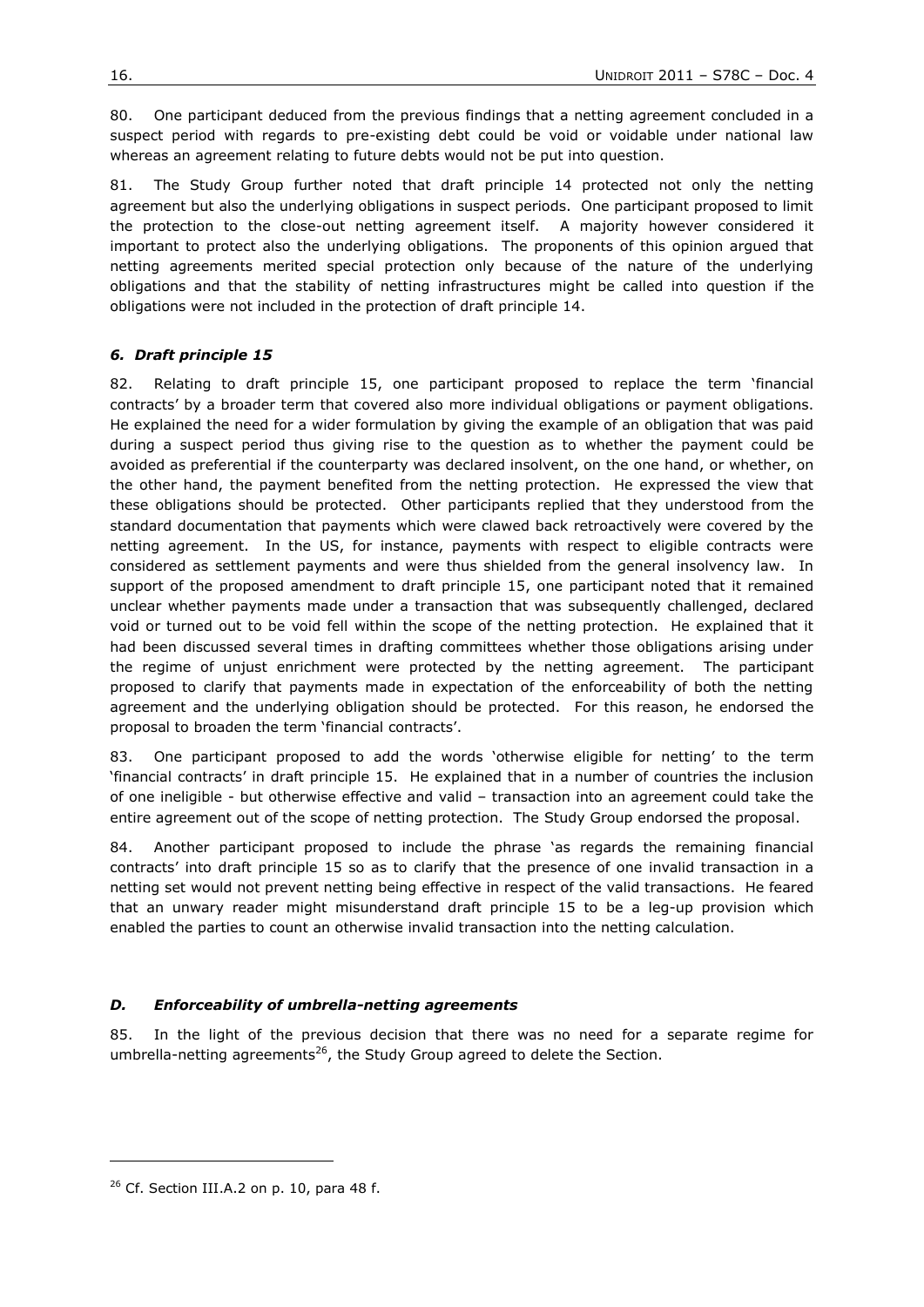## <span id="page-16-0"></span>*E. Conflict of laws*

86. The Study Group considered the different laws governing the netting process with the view to developing a clear and compatible conflict-of-laws regime. Some participants proposed that the Study Group would have to consider the law applicable to the netting agreement (lex contractus), the law governing the insolvency proceedings (lex concursus) and also the law governing the underlying contracts. Other participants objected that the law governing the underlying contracts was not relevant for the future instrument. They argued that a netting agreement was to be qualified as a unitary contract that incorporated the underlying obligations and that the law applicable to those obligations was not relevant.

87. One participant proposed that the Study Group might wish to consider the law governing capital controls. Another participant replied that, to his knowledge, foreign capital controls would not affect the validity of the agreement – unless the performance of an obligation under the master agreement was required by the law of the forum's conveyance principles if those were governed by the foreign law.

88. Some participants pointed to particular risks under the conflict-of-laws regime that came with a functional definition of netting agreements: for instance, there was a risk that the future instrument could be based on incompatible understandings of the netting mechanism in the substantive section and in the conflict of laws section. This risk should be avoided by defining the netting mechanism in substantive law first before returning to the conflict-of-laws issues. There was also a risk that a national judge decided that a netting agreement needed to take effect as setoff and applied the conflict-of-laws rules of set-off to the contract – including the provisions on renvoi.

89. One participant declared that the group needed to understand to what extend the governing law would change if the conflict-of-law rules regarding setting or novation applied.

As a last preliminary remark, a participant proposed to include a technical rule into the conflict-of-law provisions that a portfolio of multitude trades should not be separated.

91. One participant explained that the scope of the applicable law should be clarified in the future instrument – even though the provisions of most master agreements contained a provision on the scope of the lex contractus. He explained that the future instrument was not limited to netting under master agreements and that the proposed clarification might be useful for other netting contracts.

92. The Study Group was generally of the view that a choice of law provision should be subject to party autonomy and should be supplemented by a fall-back rule. One participant expressed some doubts concerning the fall-back rule and raised the question whether parties should benefit of the recommendations that had not even paid attention to the choice of law. The Study Group agreed that the choice of law provision should not be subject to form requirements.

93. The Study Group held a general discussion on the relationship between choice of law clauses and insolvency law. Some participants expressed their support for the findings on insolvency in the Report<sup>27</sup> but noted that the scenarios depicted were not exhaustive. One participant explained that courts in certain jurisdictions would open insolvency proceedings against a company on the basis that only one branch of the company was located in the jurisdiction and would still apply the universality principle. This could give rise to competing insolvency proceedings.

*94.* One participant drew attention to the proposal of draft principle 19 and stressed that it contained a provisions that was contrary to the objectives of the netting project: It stipulated that the lex concursus should be entitled to avoid the netting agreement. He suggested that this provision should be deleted or amended. Another participant wondered whether it might be

 $27$  Cf. p. 33 of the Report (para. 104).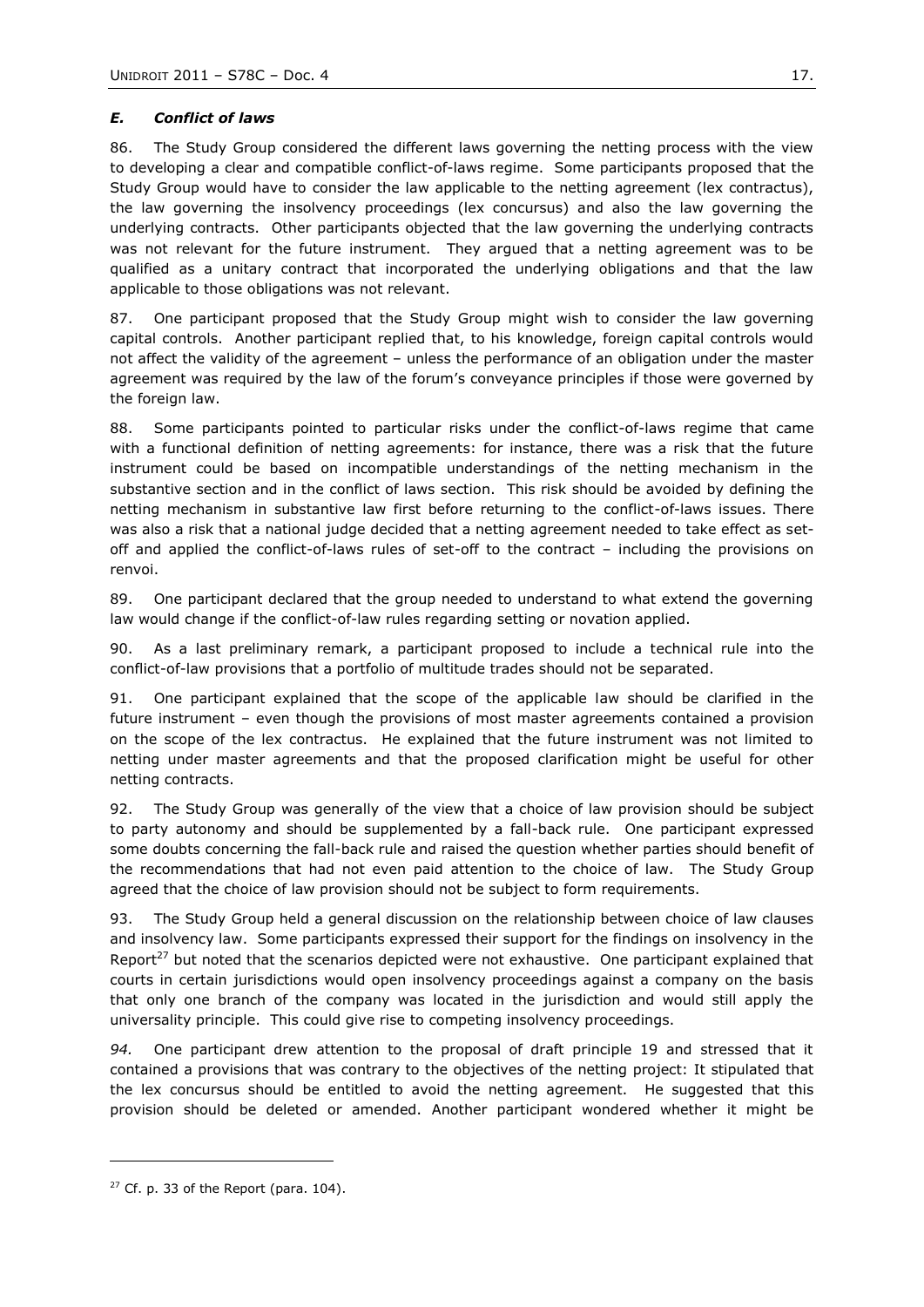advantageous to clarify in the instrument that insolvency law constituted the main possible impediment to the enforcement of netting agreements.

95. The Study Group further discussed whether proprietary aspects of taking collateral needed to be addressed by a conflict-of-laws provision. Some participants drew attention to the fact that most netting mechanisms involved only the obligation to transfer collateral but did not involve the proprietary aspects of taking the collateral. Even the question whether a security was held in property or had been converted into a right to redeliver certain securities was ultimately a question of fact, not of property law.<sup>28</sup> Also the obligation under derivatives transactions to deliver a certain amount of specified securities was a contractual claim not a proprietary asset. Against that background, the participants argued that it was not necessary to deal with proprietary aspects in the conflict-of-laws section.

*96.* The Study Group agreed to request the Secretariat, in consultation with the permanent Bureau of the Hague Conference, to develop a draft for a conflict-of-law regime for consideration at a later stage.

## <span id="page-17-0"></span>*F. Eligible financial contracts*

97. The Study Group discussed several approaches to draw up a list of eligible financial contracts but has not taken a decision on the approach to adopt in the future instrument yet.

98. One participant suggested that the Study Group should make netting available to all contracts. If the Group should take a different view, he proposed to explain at least in the commentary the reasons for limiting the instrument to certain contracts. He argued that such an explanation was necessary since the basic mechanisms of netting - set-off and early termination were available to every contract and every party in many jurisdictions.

99. The majority of participants took the view that it was necessary to limit the protection of close-out netting to certain types of contracts. Varying opinions existed, however, whether a generic or an enumerative approach would be best to serve the purpose.

100. Some participants favoured a **generic approach.** They proposed to define the eligible contracts through a generic test that should be supplemented by a non-exhaustive list of products that fall under the test to illustrate the type of instruments envisaged in the definition. The proponents of this opinion conceded that it might be more challenging to draft a generic test but argued that an enumerative approach had the disadvantage that it might not cover all relevant transactions. Even if the Group was fortunate enough to draw up a complete list of today"s transactions, that list would rapidly become dated. They further stated that a generic approach would compel the Group to isolate particular features of the protected categories of transactions which would also help to explain to legislators and critical audiences why a particular instrument merited special protection. For this reason, a generic approach could make the understanding and adoption of the instrument easier.

101. One participant proposed two main components for a generic test

(a) Fluctuating forward exposure

The contracts needed to give rise to ongoing rights and obligations that generated a fluctuating forward exposure by reference to market movements in some assets, e.g. commodity, index or reference in the contract.

(b) Close connection

-

The netted assets were - if not composite assets – for good commercial and risk control reasons closely connected (thus formed a single net asset).

 $28$  The participant referred to a question that arose in a Lehman case, where on party deposited securities and at one point the question arose whether the counterparty retained property in the securities.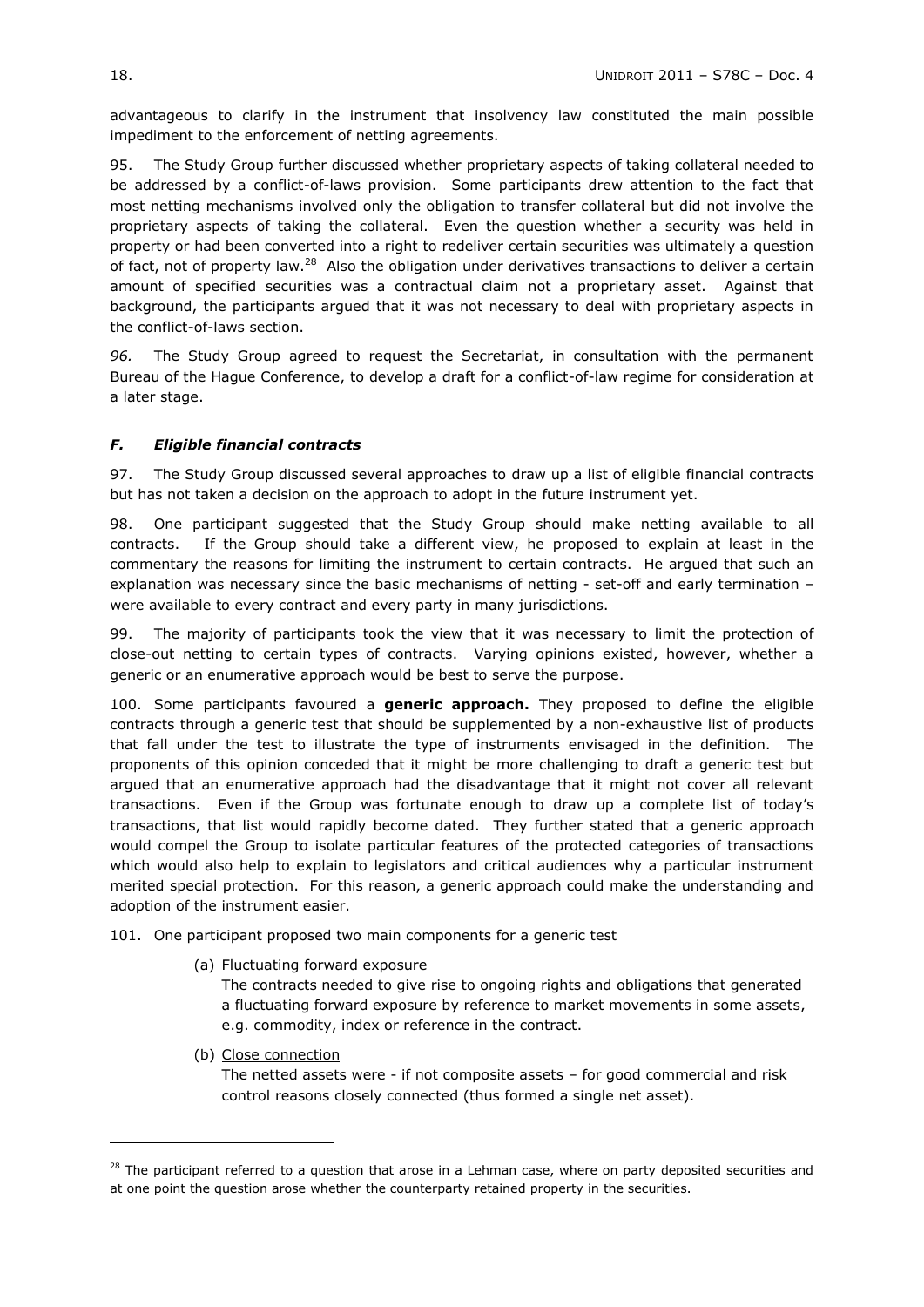The participant explained that the second element of the definition showed that it would not only be unfair but also produce unpredictable results and thereby systemic risk, if one asset that was managed as a single asset was split up.

102. Some participants wondered whether the proposed elements of the test were very compelling in view of the contracts that merited protection. The element of fluctuating exposure (a) would not encompass binary trades which should be treated as derivatives since they were managed and traded like derivatives. The close-connection element (b) might create problems for assets that were separately risk managed in different parts of the bank. One participant proposed that the generic test should rather be seen as a policy-guiding test and be integrated into the commentary. He argued that he could draft a money market loan that complied with both criteria and explained that fluctuating forward value (a) existed already in foreign exchange transactions or in the loans that were linked to an Euribor. The close-connection criterion (b) could be met also by margin lending that was structured more loosely without daily valuation and margining, since there was always a corresponding financial instrument financed by it. Another participant argued that the close-connection criterion ran against national legislation. For a long time, it was a fundamental strain of thought in European countries that it was not possible to establish connection in a contract with the intention to enable a set-off. After a long controversy, legislation was passed to allow for set-off even if the connection was established only in a contract. The participant cautioned that the Study Group should not reintegrate an objective close-connection test against that background. The participant who made the proposal endorsed that the future instrument should not put into question that connection might be established in a contract because this would remove the legal certainty the Group was trying to achieve.

103. Other participants favoured an **enumerative approach**. Different options were discussed how to structure the approach.

(a) Some favoured a positive definition:

The Study Group would have to draft a comprehensive list of all eligible contracts like it had been done in the ISDA Model Law. As an alternative it was discussed to only list product categories with some

examples of the contracts covered.

(b) Others favoured a negative definition:

The approach envisaged to draft a general rule that all contracts were covered that was supplemented by a list of exceptions.<sup>29</sup> Some participants noted that the negative approach would give the highest level of legal certainty.

104. In a general discussion, the Study Group considered which obligations should be covered. The following obligations were being discussed:

(a) Financial derivatives

-

The Study Group noted that a list of derivatives could be found in the Annex to the MiFID Directive<sup>30</sup>, but that the list had been drafted for passporting/licensing purposes not for insolvency purposes and that it contained a few omissions that had led to confusion.

- Ex. *forwards and options that were physically settled*
	- (e.g. in the gas, coal and electricity market) *spot transactions*

It was argued that those should be covered since it was impossible to clearly delineate where the spot ended and the forward started.

 $29$  The participant noted that this method was also used in the safeguards order of the UK Banking Act.

<sup>&</sup>lt;sup>30</sup> Directive 2004/39/EC of 21 April 2004 on markets in financial instruments (amending Directives 85/611/EEC, 93/6/EEC and 2000/12/EC and repealing Council Directive 93/22/EEC).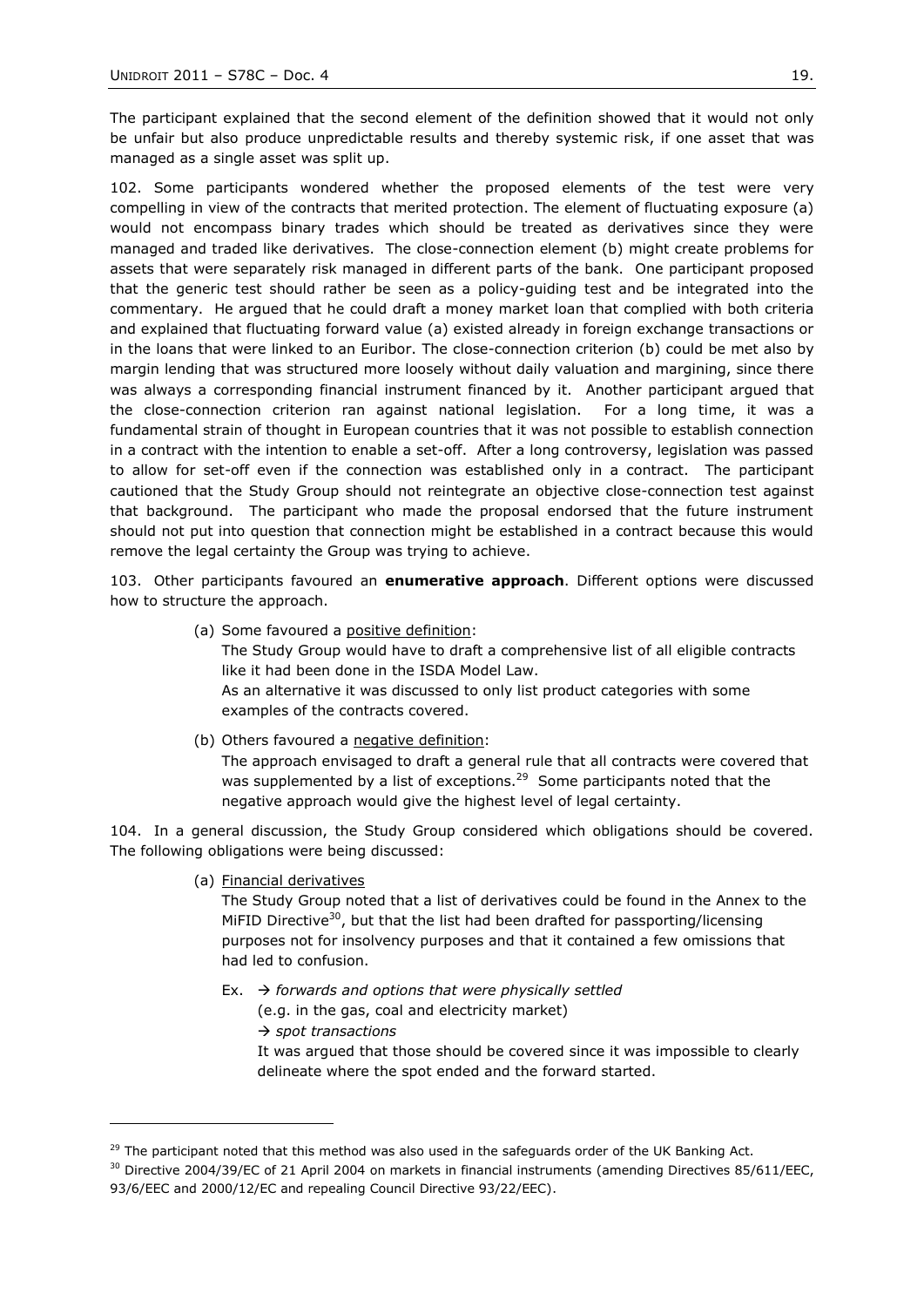(b) Securities financing transactions

The second category consisted of instruments with two legs - one security leg and one cash leg - which were daily margined and subject to a close-out mechanism.

- $Ex. \rightarrow$  *repurchase securities margin loans*
- (c) Money market services and deposits (deposit netting) The Study Group considered whether some market services or deposits should be covered that occurred in non-typical deposit and market loan transactions.
	- e.g.  $\rightarrow$  interbank landing and deposits *money market overnight facilities*.
- (d) Obligations arising under master-master agreements and clearing and settlement arrangements
- (e) Obligations arising under title-transfer arrangements
- (f) Obligations arising under contracts on maintenance of financial instruments

105. The Study Group came to a general agreement on the first two categories (a, b) which would have to be analysed in more detail in future debates. With view to the definition of financial derivatives, one participant advocated to adopt a broad definition regarding the references taken in derivatives contracts to shares, bonds, commodities (including metals, indices, prices, allowances, straight-trades), in credit-default swaps and weather derivatives $^{31}$ .

106. However, many participants expressed doubts regarding the third category of instruments – money market services and deposits (c). Some cautioned that the scope of the principles should not be overreached, else the Group might jeopardise the success of the instrument. Any add-on features that went beyond the core of the instrument should not stand in the way of acceptance. They stressed that it was necessary to justify the special protection given to each of the categories under the objectives of insolvency law. Against this standard, it seemed justified to protect the first two categories of instruments consisting of high-volume traded, quick, daily transactions with a significant importance for the financial markets. The same justification would not apply to the third category of instruments (c). Other mechanisms like set-off were sufficient for their needs.

107. Other participants argued that there were strong policy objectives to also protect inter-bank deposits, loans for custody prime brokerage, securities financing transactions and margin lending. They argued that interbank deposits were risk-managed like the other protected instruments and assured the funding of the bank's activities on the derivative side. Deposit netting had even been recognised under the Basel II framework and was included in the master agreements of central banks. The proponents of including the third category of products into the list of eligible contacts argued that these products needed the protection of the principles since there were few alternatives to netting when it came to securing these oblations: set-off required payments that were due and that was not always the case. If the banks used pledge, they would loose the flexibility of using their cash-balances. In addition, some working balances fluctuated and could therefore not be secured by pledges under certain laws (e.g. German law). A broad definition of the eligible contracts – it was said – would also help prevent circumvention. Financial institutions in some jurisdictions were very creative in structuring loans and deposits into derivatives if those were not eligible for netting under the rules under which they operated: they would combine a single act swap and credit support annexes with an independent amount where – irrespective of the exposure – one party had to post cash-collateral to the counterparty. From a functional view, the outcome of these transactions was nothing but a loan. The argument that loans and deposits should be included into the instrument simply because there might be circumvention was criticised

 $31$  The participant referred to the list on p. 77, para. 302 of the Report.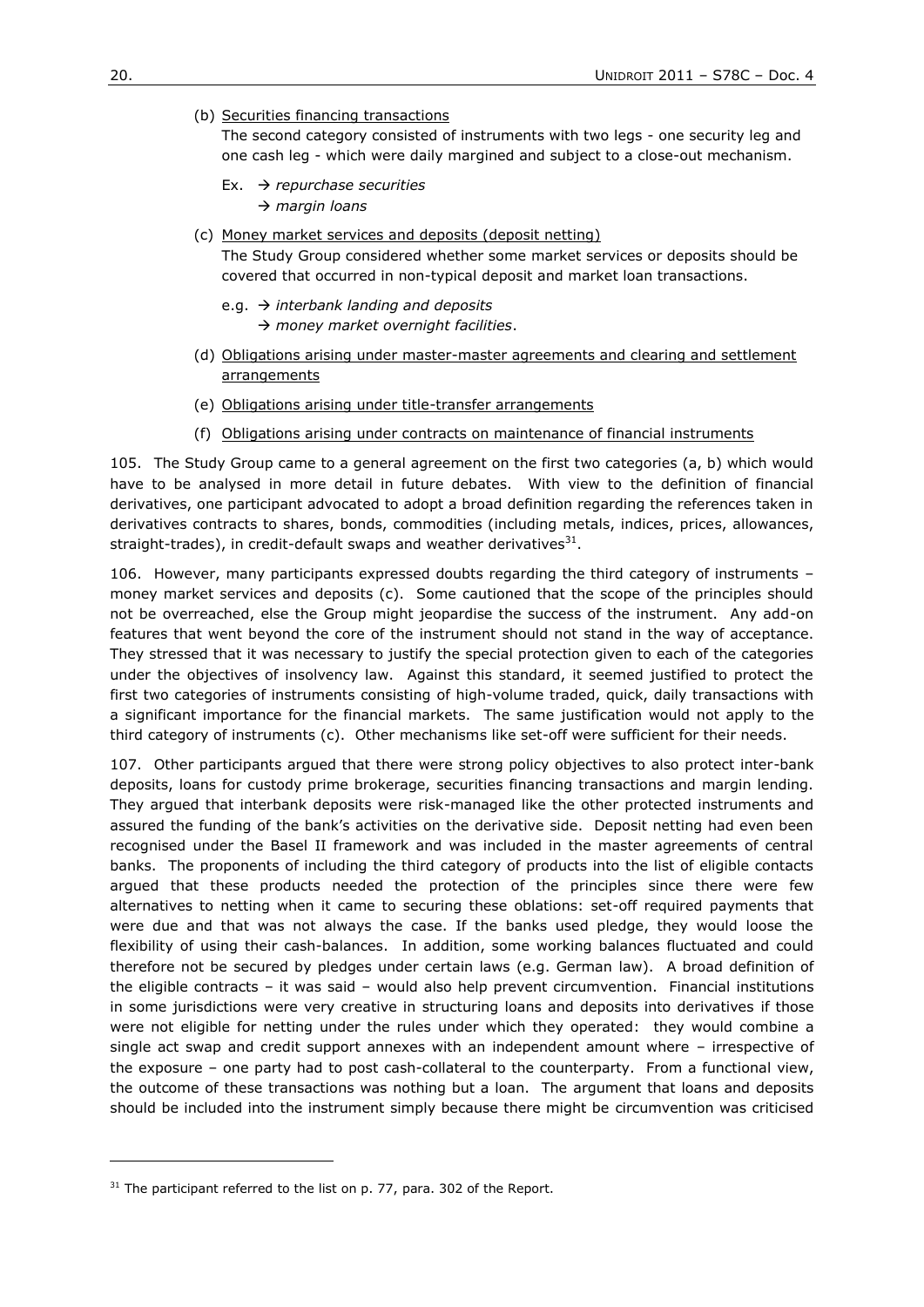by one of the participants. She argued that regulatory arbitrage was always possible. It was for the regulators to determine whether there was circumvention and to address those strategies.

108. One participant suggested that the list of eligible contracts might depend also on the method used for the protection of netting agreements. He explained that legislators around the world had adopted different mechanisms: Some countries had established a "special treatment" approach, which consisted in a broad substantive law protection of the netting agreement (i.e. netting was exempted from the entire insolvency law). In compensation for the wide scope of substantive law protection, netting was available only for a defined number of financial obligations. Other countries chose to make only a small number of amendments to their insolvency laws (e.g. provided for an anti-cherry picking provision) but made no restrictions concerning the eligible obligations. The participant concluded that there would be no need to restrict the scope of eligible obligations under the second approach. By contrast, if the Study Group argued on the basis of the "special treatment" approach, it would have to make it clear that each protected obligation was not only a single assets but also a financial market asset.

109. Another participant suggested that it might be useful to define the eligible financial contracts partly with reference to eligible parties and to come to a basic rule through that nested structure.

#### <span id="page-20-0"></span>*G. Eligible parties*

110. The Study Group considered two approaches to define the eligible parties: either to make netting available to everyone, possibly with the exception of consumers or to restrain it to habitual market participants. The proponent of the last proposal argued that it would give the States flexibility to carve out certain groups of individuals and corporations from the netting protection. Another participant cautioned against this definition and explained that some laws used the definition of parties habitually involved in financial transfers. It caused many lawsuits since it invited a counterparty that was not clearly a bank or similar financial institution to challenge the validity of the netting agreement in Court once a close-out netting agreement was to be enforced.

111. The Study Group favoured an all-encompassing definition of eligible parties for two reasons: First, it noted that netting benefited the counterparty of the bankrupt institution and therefore also clients of an insolvent bank. Second, it realised that an enumerative approach of eligible parties would require finding a durable definition of a bank, a fund, an insurance, etc on the global level.

112. It was further agreed that natural persons should not be excluded since wealthy individuals often acted on the market much the same way as hedge funds. They would not understand why they should not benefit from netting protection.

113. Varying views were expressed as to whether consumers should be excluded from the list of eligible parties. Several participants cautioned that consumers always raised particular policy concerns and advocated to exclude consumers. They also pointed to the fact that the Study Group would have to take into consideration all existing consumer protection laws if it was to include consumers into the definition of eligible parties. In addition, one participant expressed the view that netting was not always beneficial for consumers. He mentioned a case of mis-selling of derivatives in a country in which consumers had not been sufficiently informed about payment risks. The fact that the banks in that country were not allowed to close-out the obligation under the derivatives contracts against deposits of the consumers obliged the banks to enforce the obligations in Court – which challenged the entire transaction. Other participants advocated not to exclude anyone from the list of eligible parties. They argued that it was difficult to distinguish consumers from partnerships, family-managed hedge funds or family offices and also to determine at what point in time a consumer became an entrepreneur. These difficulties in practice could be avoided if the definition of eligible parties did not contain any exceptions. They further argued that it would be very disadvantageous for consumers to be allowed to invest in derivatives but to deprive them of the corresponding safeguard mechanism. One participant proposed a mixed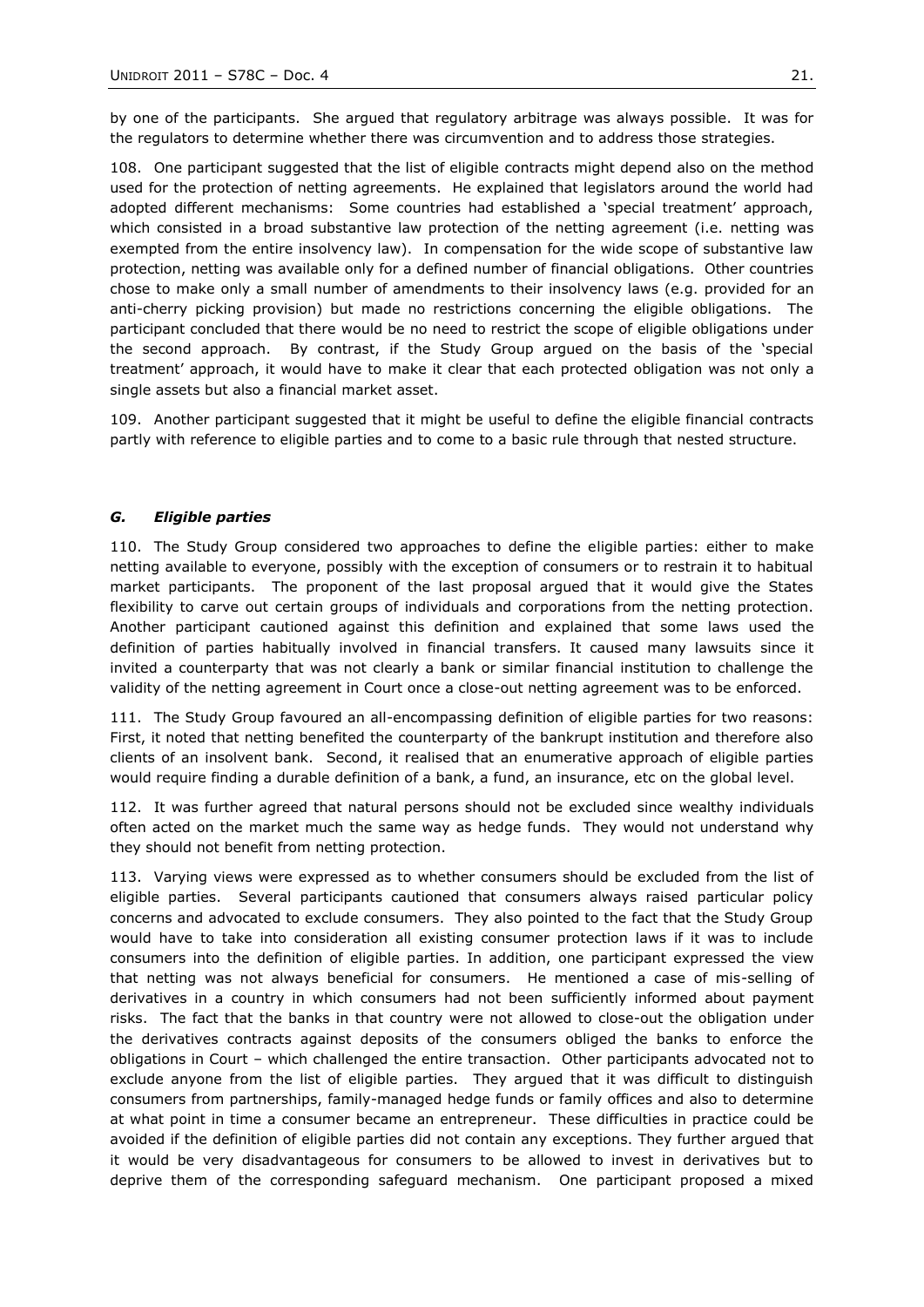approach that was practised in some countries. If netting was to be applied to financial instrument transactions, it was sufficient if one party fell under the definition of eligible parties. But when it came to netting of cash settlements or the delivery of commodities, both parties needed to be an eligible party.

114. It was suggested that some of the objections of participants against excluding consumers could be faced by defining consumers as persons acting for personal or household matters.

115. One participant cautioned that the future instrument might be challenged if the scope of application was too broad. The Study group should therefore consider a narrow definition of eligible obligations if it favoured a wide definition of eligible parties.

116. In conclusion, there was a preponderance of opinion in favour of an open definition of eligible parties that should contain an exception for consumers.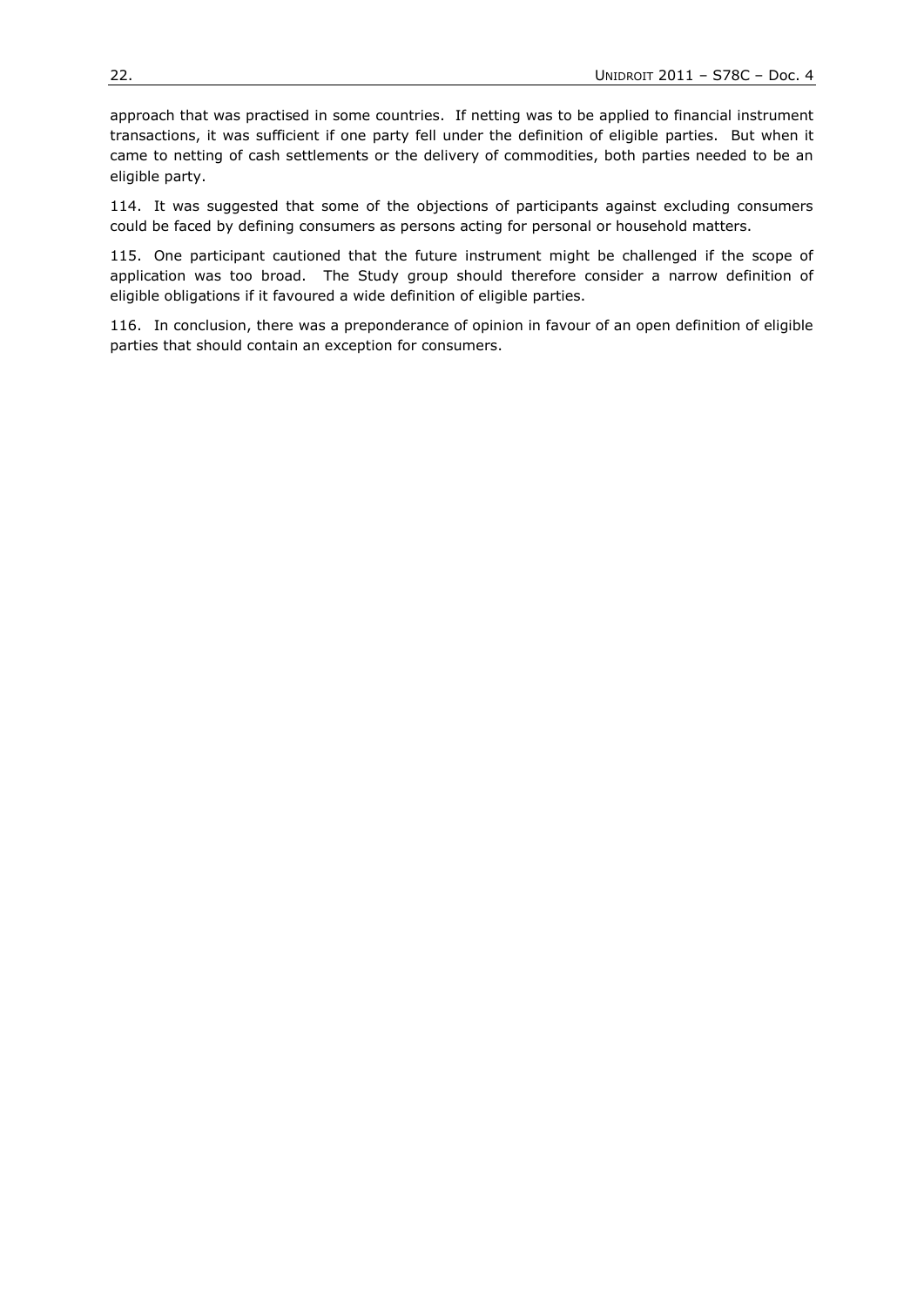## **APPENDIX I**

# **LIST OF PARTICIPANTS**

<span id="page-22-0"></span>

| Mr Edosa K. AIGBEKAEN   | Uniform Law Commissioners<br>Director (Legal) and Secretary to the<br>Commission<br>Securities & Exchange Commission Nigeria                    |
|-------------------------|-------------------------------------------------------------------------------------------------------------------------------------------------|
| Mr Carl BJERRE          | University of Oregon Law School<br>Professor of Law - Private Sector Adviser -<br>Uniform Law Commissioners<br>United States of America         |
| Mr Diego DEVOS          | General Counsel<br>Bank for International Settlements (BIS)<br>Switzerland                                                                      |
| Mr Ignacio GÓMEZ-SANCHA | Managing Partner<br>GÓMEZ-SANCHA Abogados<br>Spain                                                                                              |
| Ms Joyce HANSEN         | Deputy General Counsel and Senior Vice<br>President<br>Federal Reserve Bank of New York<br>United States of America                             |
| Mr Holger HARTENFELS    | Managing Director and Senior Counsel Legal<br>Regulatory & Governance<br>Deutsche Bank AG<br>Germany                                            |
| Mr Hideki KANDA         | Professor of Law<br>University of Tokyo<br>Japan                                                                                                |
| Mr Klaus LÖBER          | Head of Oversight Division<br>European Central Bank (ECB)<br>Germany                                                                            |
| Mr Guy MORTON           | Senior Partner<br>Freshfields Bruckhaus Deringer<br>United Kingdom                                                                              |
| Mr Philipp PAECH        | Professor at the London School of Economics<br>and Political Science (LSE)<br>Department of Law<br>United Kingdom<br>Adviser to the Secretariat |
| Ms Béatrice PASSERA     | Banque de France<br>Direction des Services Juridiques - Service du<br>Droit Communautaire et des Marchés<br><b>Financiers</b><br>France         |
|                         |                                                                                                                                                 |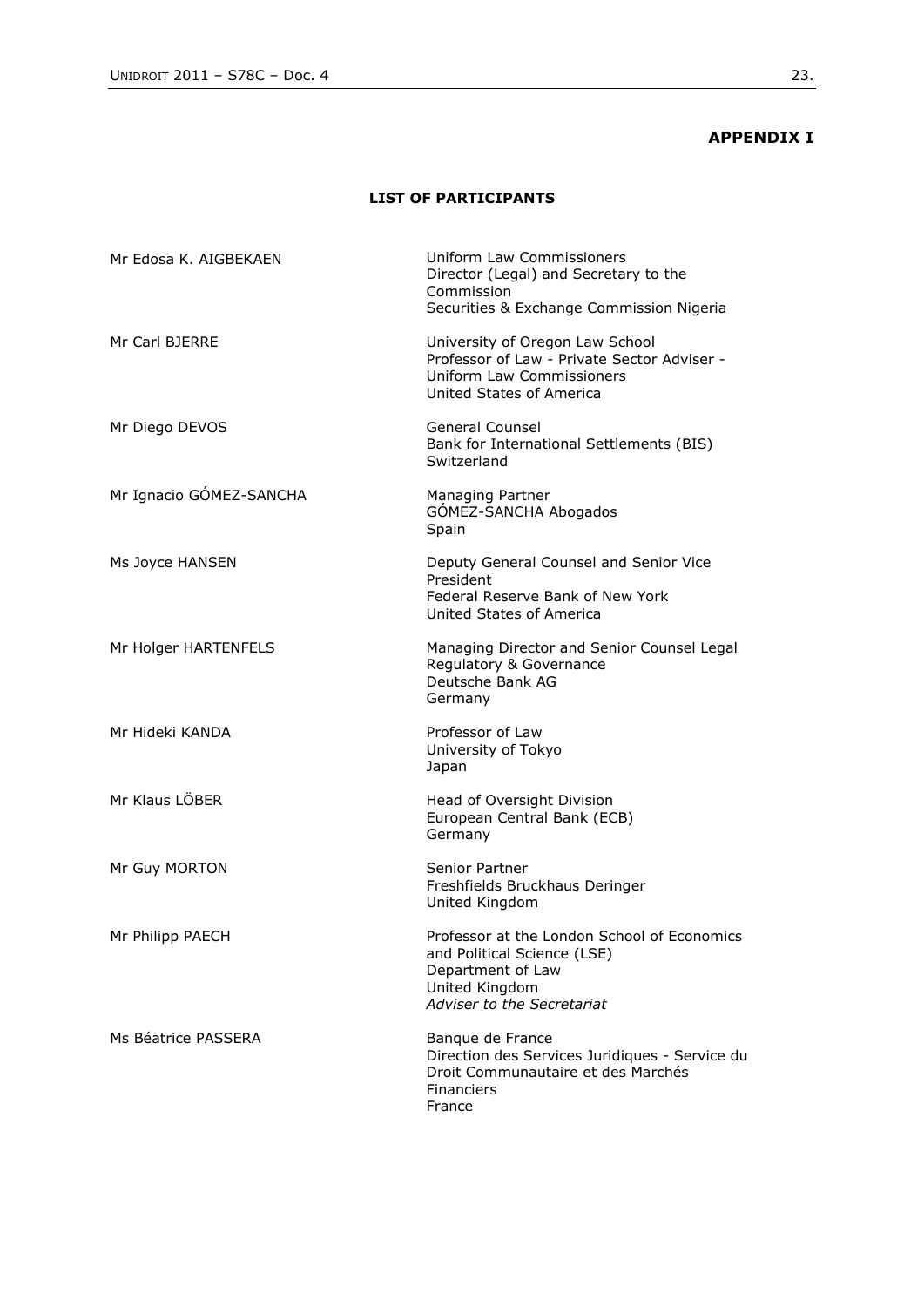| Mr Martin PLENIO         | Deputy General Counsel and<br><b>Head Legal Services</b><br><b>Swiss National Bank</b><br>Switzerland                                                                                               |
|--------------------------|-----------------------------------------------------------------------------------------------------------------------------------------------------------------------------------------------------|
| Mr Stanislaw SOLTYSINSKI | Poznan Soltysinski Kawecki & Szlezak Legal<br>Advisers<br>Professor of Law - A. Mickiewicz University<br>Poland<br>Member of the UNIDROIT Governing Council<br>Chairman of the UNIDROIT Study Group |

#### **OBSERVERS/** *OBSERVATEURS*

| EUROPEAN COMMISSION (EC)                                  | Mr Rogier WEZENBEEK<br>Directorate-General for the Internal Market<br>and Services                                     |
|-----------------------------------------------------------|------------------------------------------------------------------------------------------------------------------------|
| HAGUE CONFERENCE<br>ON PRIVATE INTERNATIONAL LAW          | Mr Christophe BERNASCONI<br><b>First Secretary</b>                                                                     |
| INTERNATIONAL MONETARY FUND (IMF)                         | Mr Wouter BOSSU<br>Senior Counsel - Legal Department                                                                   |
| INTERNATIONAL SWAPS AND<br>DERIVATIVES ASSOCIATION (ISDA) | Mr Edward H. MURRAY<br>Chairman of the Financial Law Reform<br>Committee<br>Partner - Allen & Overy LLP                |
|                                                           | Mr Peter M. WERNER<br>Senior Director                                                                                  |
| THE WORLD BANK                                            | Ms Sau Ngan WONG<br>Senior Counsel<br>Finance, Private Sector Development &<br>Infrastructure<br>Legal Vice Presidency |
|                                                           | <b>UNIDROIT</b>                                                                                                        |
| Mr Jose Angelo ESTRELLA FARIA                             | Secretary-General                                                                                                      |
| Ms Annick MOITEAUX                                        | Associate Officer                                                                                                      |
| Mr Nicolas CHARRON                                        |                                                                                                                        |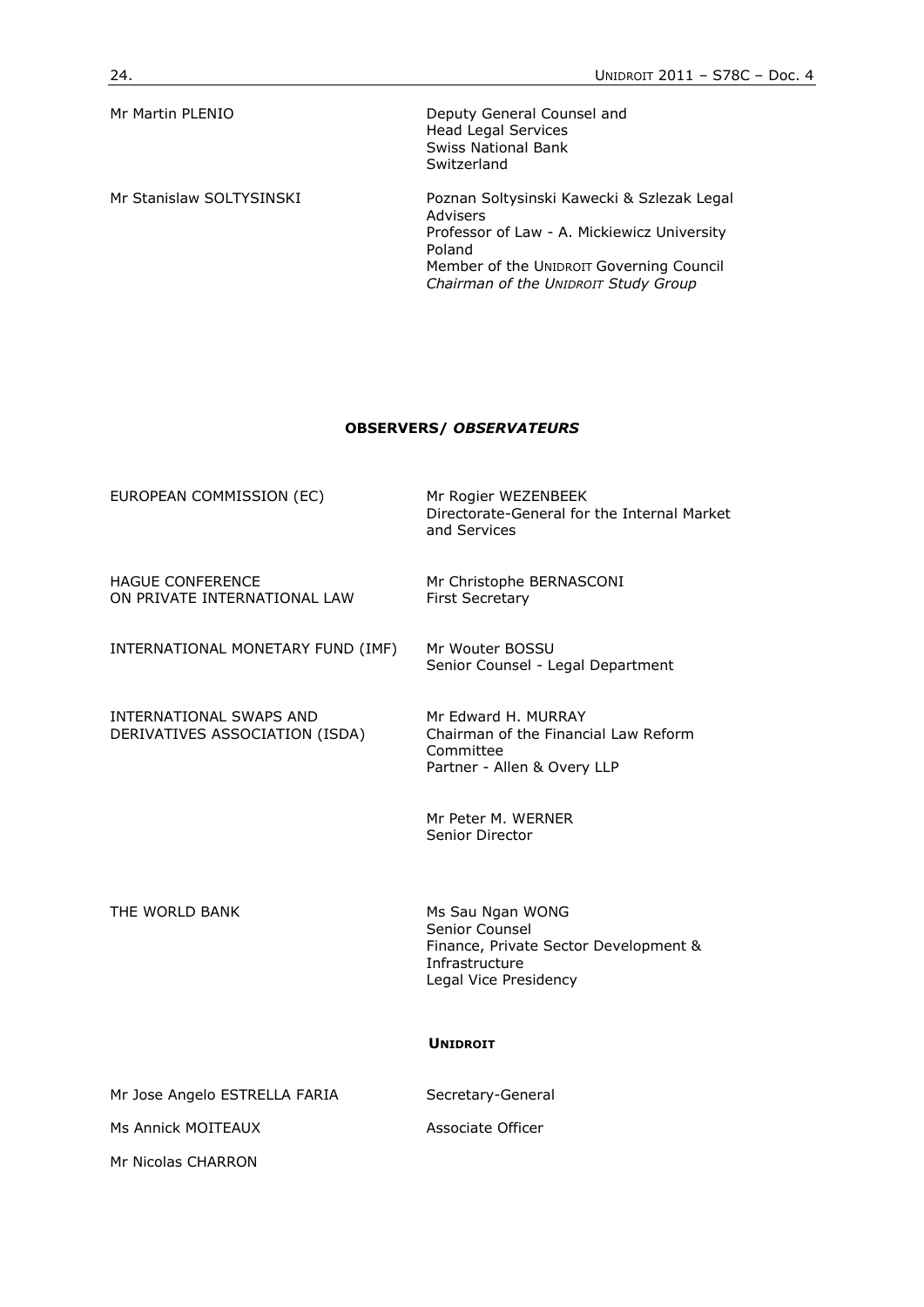## **APPENDIX II**

#### *AGENDA*

- <span id="page-24-0"></span>1. Opening of the meeting
- 2. Adoption of the agenda and organisation of the meeting
- 3. Overview of the project
	- a. Institutional background of UNIDROIT
	- b. Co-operation with the EU Commission and other international bodies
	- c. Co-operation with the private sector
	- d. Envisaged outcome of the project
- 4. Overview of the findings of the preliminary draft report (UNIDROIT 2011 Study 78C Doc. 2)

5. Consideration of the need and feasibility of an international instrument on the enforceability of close-out netting

a. Delimitation: Issues of insolvency, commercial, property law, etc. as opposed to issues pertaining to the regulatory/supervisory sphere

b. Imperative 1-B: Clear and compatible conflict-of-laws regime regarding close-out netting

c. Imperative 1-C: Harmonisation of the understanding of netting and the mechanism protecting its enforceability

d. Imperative 1-D: Clarification/Harmonisation of the list of eligible parties, eligible contracts and of formalities

6. Consideration of a tentative draft structure for a future international instrument on close-out netting (UNIDROIT 2011 - Study 78C – Doc. 3)

- a. Overview
- b. Organisation of discussions on a tentative set of rules and explanations
- c. Development of a tentative set of rules and explanations
- 7. Summary of findings; planning of further work
- 8. Any other business
- 9. Closing of the meeting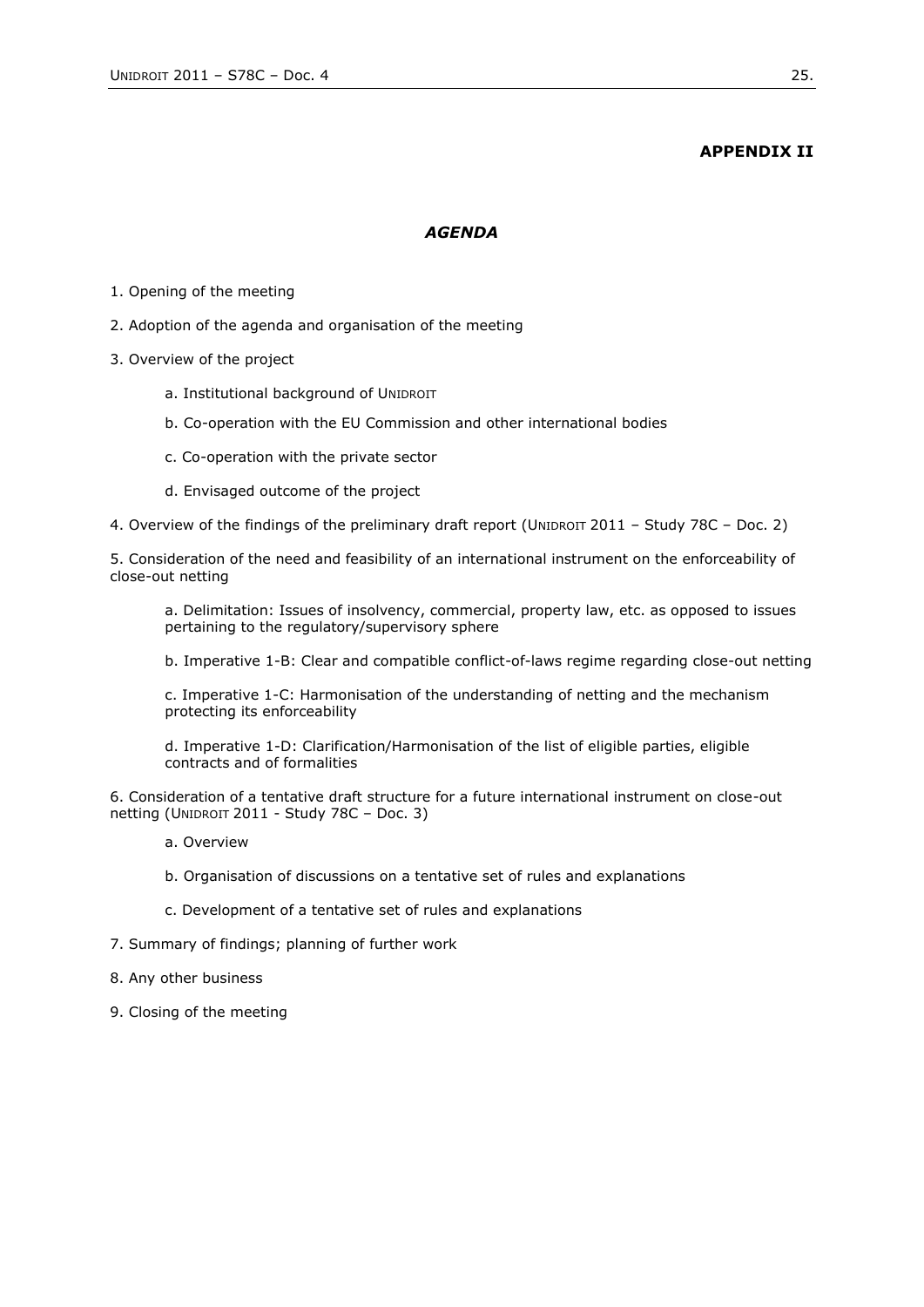#### **APPENDIX III**

<span id="page-25-0"></span>**UNIDROIT Study Group on principles and rules on the netting of financial instruments**

*First Meeting* **Rome, 18 – 21 April 2011** UNIDROIT 2011 Study LXXVIII C – Doc. 3 Original: English April 2011

## **A first tentative structure for Principles regarding the enforceability of netting agreements**

*(as considered by the Study Group)*

#### **Definitions**

-

1. "Close-out netting agreement"<sup>32</sup> means an agreement between two or more parties under which, on the occurrence of an enforcement event in relation to one of the parties, either or both of the following should occur, or may at the election of the other party occur:

- $-$  the respective obligations of the parties are accelerated so as to be immediately due and expressed as an obligation to pay an amount representing their estimated current value or are terminated and replaced by an obligation to pay such an amount;
- $-$  an account is taken of what is due from each party to the other in relation to such obligations, and a net sum equal to the balance of the account is payable by the party from whom the larger amount is due to the other party.
- 2. "Umbrella-netting agreement" means or of a set of connected close-out netting agreements.

3. "Enforcement event"<sup>33</sup> means, in relation to a close-out netting agreement, an event of default of one of the parties or other event in relation to one of the parties on the occurrence of which, under the terms of that close-out netting agreement,

- the other party is entitled to elect the operation of the close-out netting agreement, or
- the operation of the close-out netting occurs;

4. Tinsolvency proceeding <sup>34</sup> means a collective judicial or administrative proceeding, including an interim proceeding, in which the assets and affairs of the debtor are subject to control or supervision by a court or other competent authority for the purpose of reorganisation or liquidation.

 $32$  Adapted from the Geneva Securities Convention, Article 31(j); EU Financial Collateral Directive, Article 2(1)(n). *Cf.* Doc. 2 [83-85], [109]-[110], [278]-[282].

<sup>&</sup>lt;sup>33</sup> Adapted from the Geneva Securities Convention, Article 31(h): EU Financial Collateral Directive, Article 2(1)(l).

 $34$  Adapted from the Geneva Securities Convention, Article 1(h).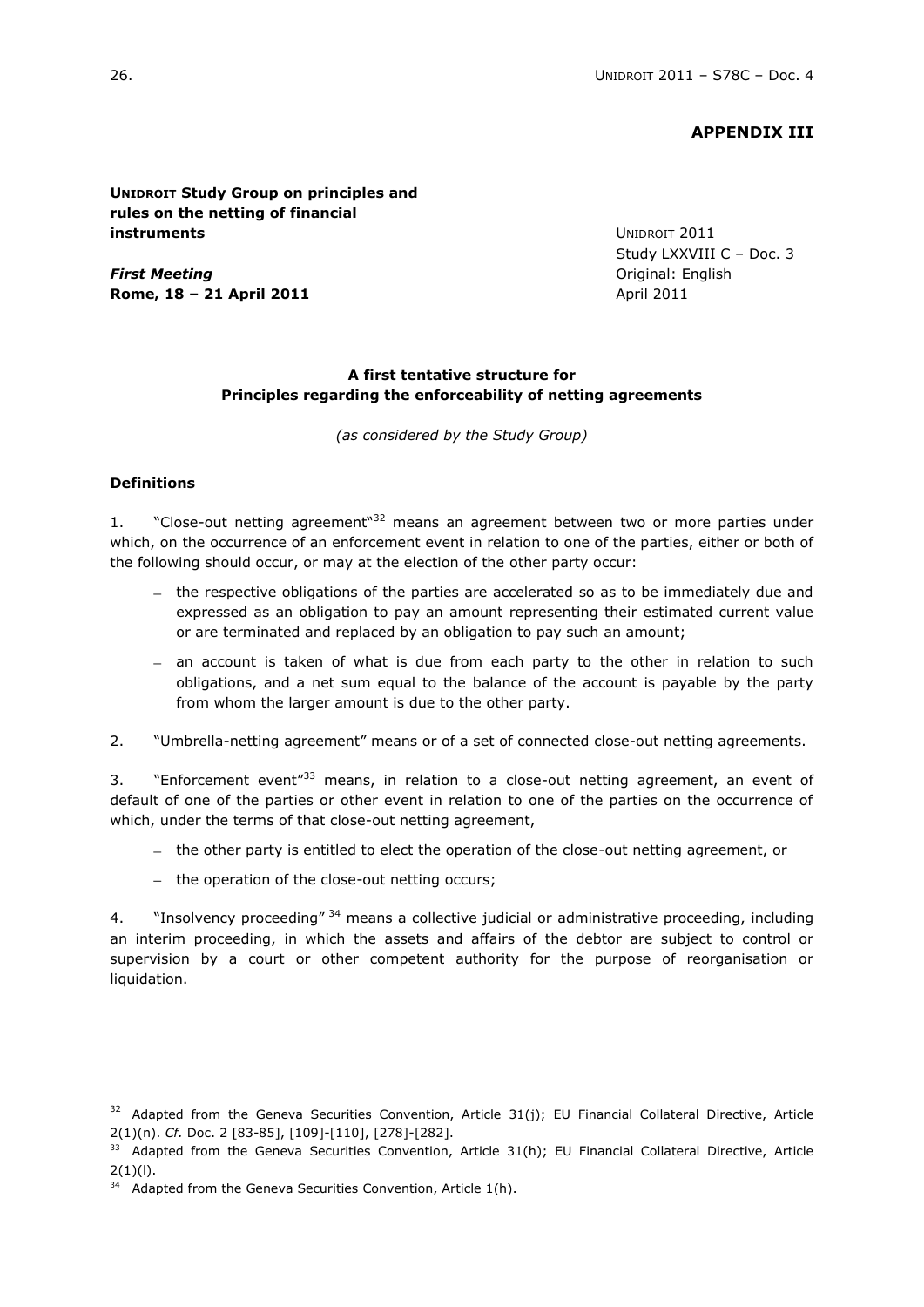#### **Formal requirements for close-out netting agreements**<sup>35</sup>

<span id="page-26-0"></span>5. The creation, validity, perfection, enforceability or admissibility in evidence of a close-out netting agreement should not be dependent on the performance of any formal act.<sup>36</sup>

6. Principle [5](#page-26-0) is without prejudice to the requirement that a close-out netting agreement can be evidenced in writing or any legally equivalent form.<sup>37</sup>

7. Principle [5](#page-26-0) is without prejudice to any requirement regarding the registration of the financial contracts covered by the close-out netting agreement with a trade repository or similar organisation for purposes of prudential supervision. Failure to comply with that requirement should not affect the creation, validity, perfection, enforceability or admissibility in evidence of a close-out netting agreement.

8. The creation, validity, perfection, enforceability or admissibility in evidence of a close-out netting agreement should not depend on the use of standardised terms, as for example the terms of specific trade associations.

## **Enforceability of close-out netting agreements**<sup>38</sup>

<span id="page-26-2"></span>9. A close-out netting agreement should take effect in accordance with its terms.<sup>39</sup>

10. A close-out netting agreement should be enforceable notwithstanding the commencement or continuation of insolvency proceedings in relation to one of the parties to the agreement. This principle is subject to any contrary provision of the netting agreement.<sup>40</sup>

11. After the commencement of an insolvency proceeding:

- $-$  the net sum is payable to the insolvent party by the other party if it is owed by the latter;
- $\overline{\phantom{a}}$  if the insolvent party owes the net sum to the other party, the latter becomes creditor in the insolvency proceeding to the amount of the net sum.
- <span id="page-26-1"></span>12. A close-out netting agreement should be enforceable without any requirement that: $41$ 
	- prior notice of the intention to operate the close-out netting agreement should have been given;
	- $-$  the terms of the realisation or the operation of the close-out netting agreement be approved by any court, public officer or other person; or
	- $-$  the realisation be conducted by public auction or in any other prescribed manner or the close-out netting agreement be operated in any prescribed manner;

subject to any contrary provision of the netting agreement.

<sup>35</sup> *Cf*. Doc. 2 [93-94]; [283]-[289].

 $36$  Adapted from the EU Financial Collateral Directive, Article 3(1).

 $37$  Adapted from the EU Financial Collateral Directive, Article 3(2).

<sup>38</sup> *Cf.* Doc. 2 [44]-[54; [292]-[296].

 $39$  Adapted from the Geneva Securities Convention, Article 32, and Article 7(1) EU Financial Collateral Directive.

<sup>40</sup> Adapted from the Geneva Securities Convention, Article 33(3)(b); Article 4(5) EU Financial Collateral Directive.

<sup>&</sup>lt;sup>41</sup> Adapted from the Geneva Securities Convention, Article 33(3)(a); Article 4(4) EU Financial Collateral Directive.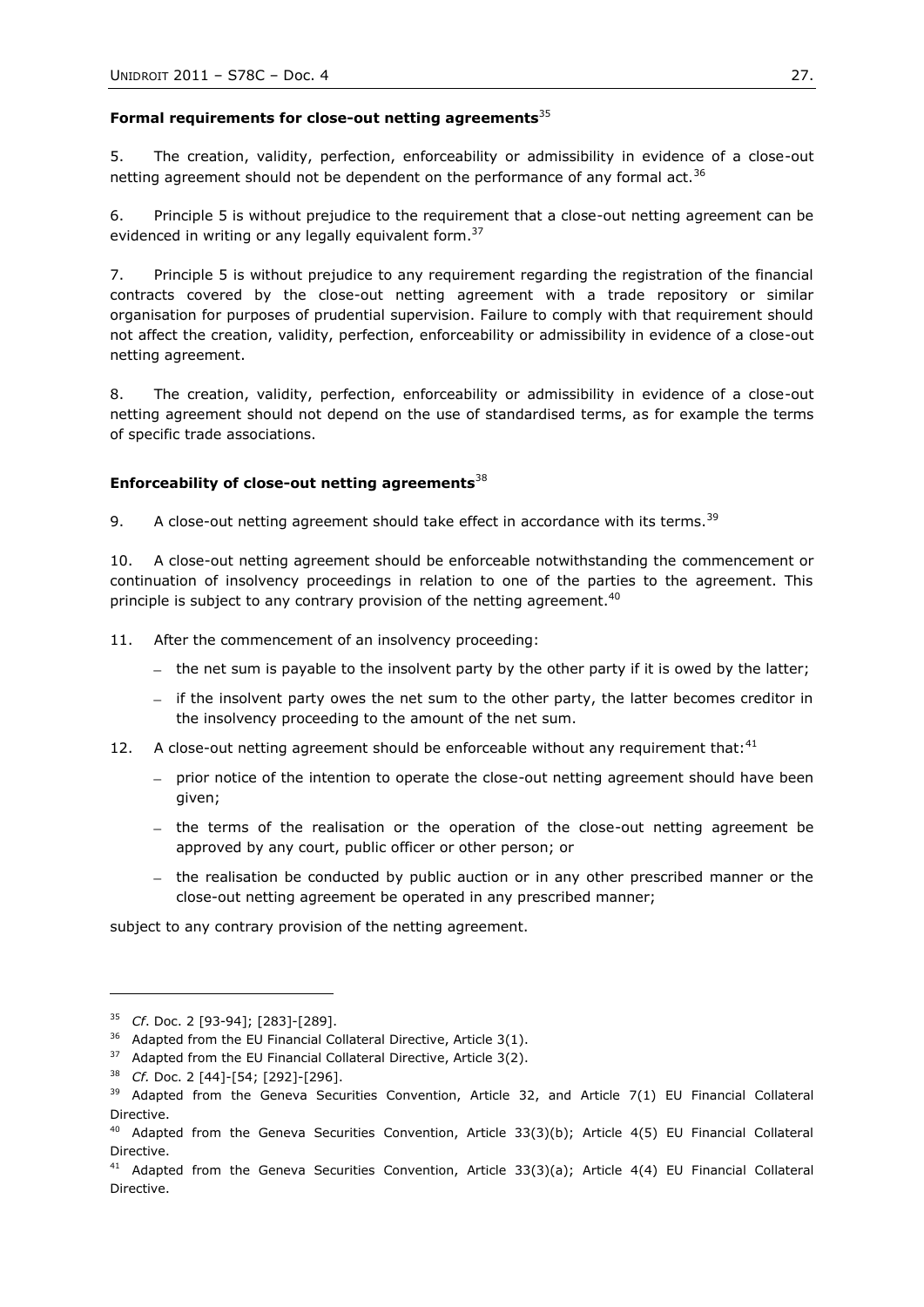13. Principle [12](#page-26-1) does not affect the application of any rule of law pursuant to which the valuation of the respective obligations of the parties as part of the operation of a close-out netting agreement must be conducted in a commercially reasonable manner. $42$ 

14. A close-out netting agreement or an obligation covered by it should not be treated as invalid, reversed or declared void solely on the basis that the agreement is entered into or the obligation is incurred during a prescribed period before, or on the day of but before, the commencement of an insolvency proceeding in relation of one of the parties. $43$ 

<span id="page-27-0"></span>15. A close-out netting agreement should remain enforceable even if one or more of the covered financial contracts are ineffective, void or voidable.

#### **Enforceability of umbrella-netting-agreements**<sup>44</sup>

16. An umbrella-netting agreement should take effect in accordance with its terms. Principles [9](#page-26-2) - [15](#page-27-0) apply accordingly.

#### **Conflict of laws**<sup>45</sup>

<span id="page-27-1"></span>17. Any question in respect of the matters stated below should be governed by the law of the country which has been chosen by the parties as governing the close-out netting agreement:

- $-$  the validity and effectiveness of the close-out netting agreement, including formal steps to be taken to render the agreement valid and effective;
- the question of which types of financial contracts can be covered by the close-out netting agreement.

18. The reference to the law of a country is a reference to its substantive domestic law, excluding its rules of private international law. The choice of law made in a close-out netting agreement should prevail over any previous differing choice-of-law clause contained in a contract covered by the close-out netting agreement to the extent that the matters specified in third sentence of Principle [17](#page-27-1) are concerned if the parties have not made express provision to that effect.

19. Any question in respect of the matters stated below should be governed by the law governing the insolvency proceeding which may have been commenced in respect of one of the parties to a close-out netting agreement:

- $-$  the avoidance of a close-out netting agreement as a preference or a contract in fraud of other creditors of the insolvent;
- the termination or temporary stay of a close-out netting agreement as a consequence of the commencement of the insolvency proceeding.

## **Eligible parties**

-

To be determined, *cf.* Doc. 2 [98]-[100] and [305]-[307].

<sup>&</sup>lt;sup>42</sup> Adapted from the Geneva Securities Convention, Article 35; EU Financial Collateral Directive, Article 4(6).

<sup>&</sup>lt;sup>43</sup> Adapted from the Geneva Securities Convention, Article 37; EU Financial Collateral Directive, Article 8(1).

<sup>44</sup> *Cf.* Doc. 2 [290]-[291].

<sup>45</sup> *Cf.* Doc. 2 [102]-[106].